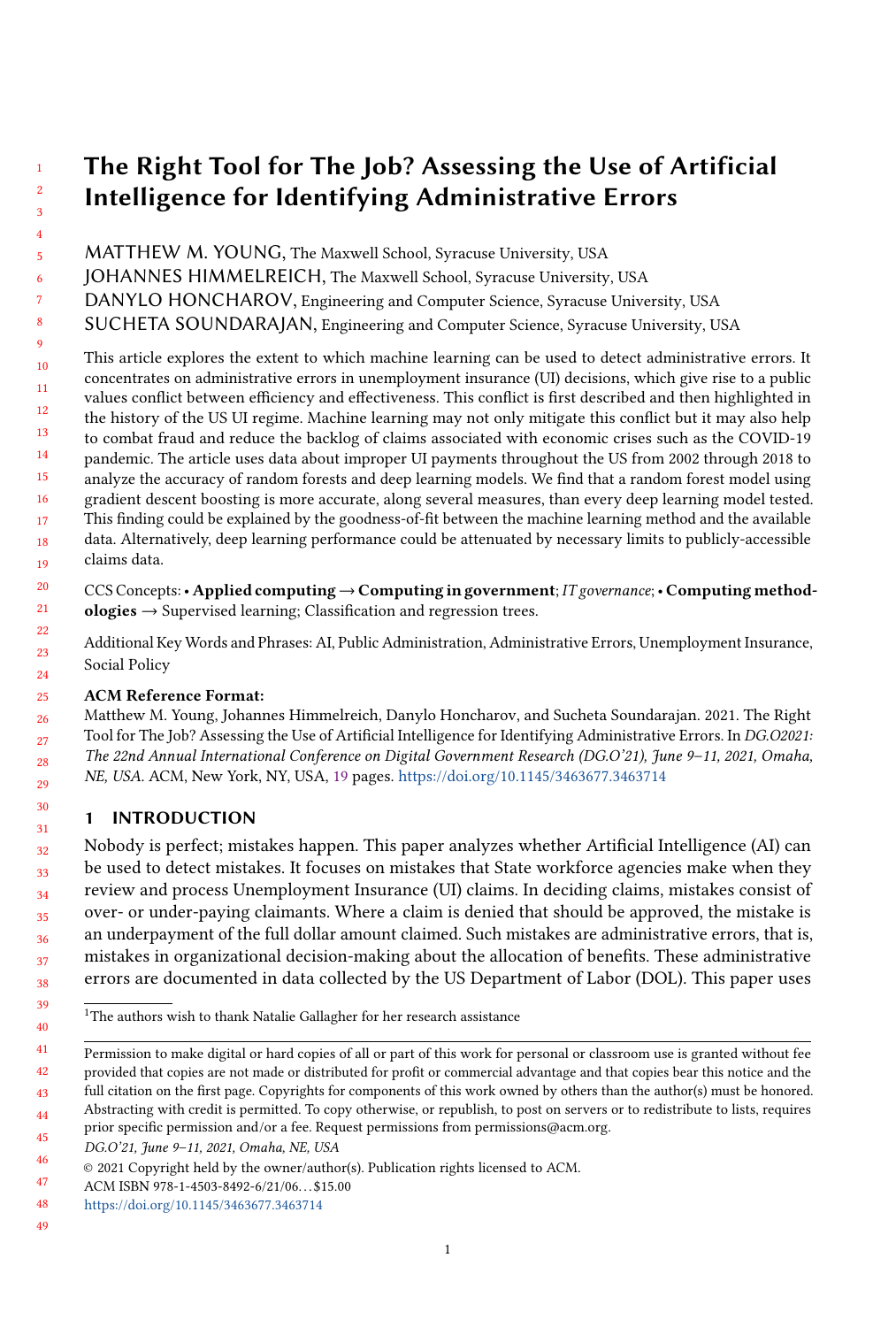50 51 these data to train different Machine Learning (ML) algorithms to predict administrative errors in this setting.

52 53 54 55 56 57 Systemic administrative errors in programs like UI have long been recognized as important [\[29\]](#page-17-0). These errors have already been identified as a problem that could be solved - or exacerbated - with technology [\[8,](#page-16-0) [13,](#page-17-1) [19\]](#page-17-2). Moreover, general theoretical frameworks to guide the implementation AI exist [\[48\]](#page-18-1). Some ML classifiers have been used in other studies to detect fraud in Medicare payments [\[4,](#page-16-1) [9,](#page-16-2) [22,](#page-17-3) [34\]](#page-17-4). Yet, which concrete AI-technologies can and should be used to address administrative errors has not been answered in full.

- 58 59 60 61 62 63 64 65 66 67 This paper is motivated by the question of whether AI can and should be used to detect administrative errors. It takes the first steps towards answering this research question and improving AI-driven decision-making in government by examining prominent ML-technologies for a specific task. AI plays an increasingly prominent role in the operation of the public sector. AI is used in criminal justice, public health, child-welfare, education, policing, and regulatory enforcement [\[9,](#page-16-2) [18\]](#page-17-5). In each case, AI has the potential to further a public value: efficiency. But greater efficiency, such as reducing costs, may come at the expense of at least one other important public value: effectiveness, that is, making sure that those who are eligible for services receive them. Administrative errors hence have a public values conflict at their center. We argue that reducing administrative errors helps to overcome this conflict. Both public values can be furthered at the same time.
- 68 69 70 71 72 This is particularly important today. UI fraud has long been a topic of attention and concern. In the US 296,749 cases of fraud were identified in 2019, amounting to \$366.8 million [\[41\]](#page-18-2). The number of fraudulent claims has increased significantly during the COVID-19 pandemic [\[40\]](#page-18-3). At the same time, the pandemic has brought attention to non–fraudulent over- and underpayments of UI benefits and to insufficient timeliness with which UI claims are decided [\[17\]](#page-17-6).
- 73 74 75 76 77 78 79  $80$ This paper contributes to the literature on administrative errors and improper payments. It deploys AI-based techniques for identifying improper payments. It does so by using labeled audit data that are likely to be employed in training such systems in practice. The paper also compares the performance of different algorithms and discusses their goodness of fit relative to these data. It begins by sketching a public values conflict of UI (Section [2\)](#page-1-0), describes its historical background in the US and the origin of the data (Sections [3](#page-3-0) and [4\)](#page-5-0), and then reports results and discusses studies of different families of ML-algorithms for predicting administrative errors in benefit claims (Sections [5](#page-10-0) and [6\)](#page-12-0).

81 82 83 84 Briefly stated, we find that a random forest classifier using gradient descent boosting (CatBoost) is superior to several different deep learning-based classifiers both for accuracy and explainability. These advantages are to some degree due to the underlying data generative processes, as well as specific features of publicly-accessible US unemployment insurance data.

#### <span id="page-1-0"></span>2 A PUBLIC VALUES CONFLICT

Two public values that UI aims to further are efficiency and efficacy.<sup>[1](#page-1-1)</sup> These values themselves should not be controversial [\[27,](#page-17-7) [38\]](#page-18-4). They motivated the creation of the UI system, inform its legal background, shape how UI is administered, and are reflected in public expectations towards UI. The two values can be defined and analyzed into constituting dimensions as follows.

- (1) Effectiveness: provide insurance payments to those who are eligible in a convenient and timely manner.
	- (a) Opportunity: enable individuals who are likely eligible to apply, e.g. offer an application process that is convenient for eligible claimants.

97 98

<span id="page-1-1"></span> $1$ We concentrate on these two because they are immediately relevant to classification errors. Avoiding under- and overpayment is avoiding false negatives and positives respectively.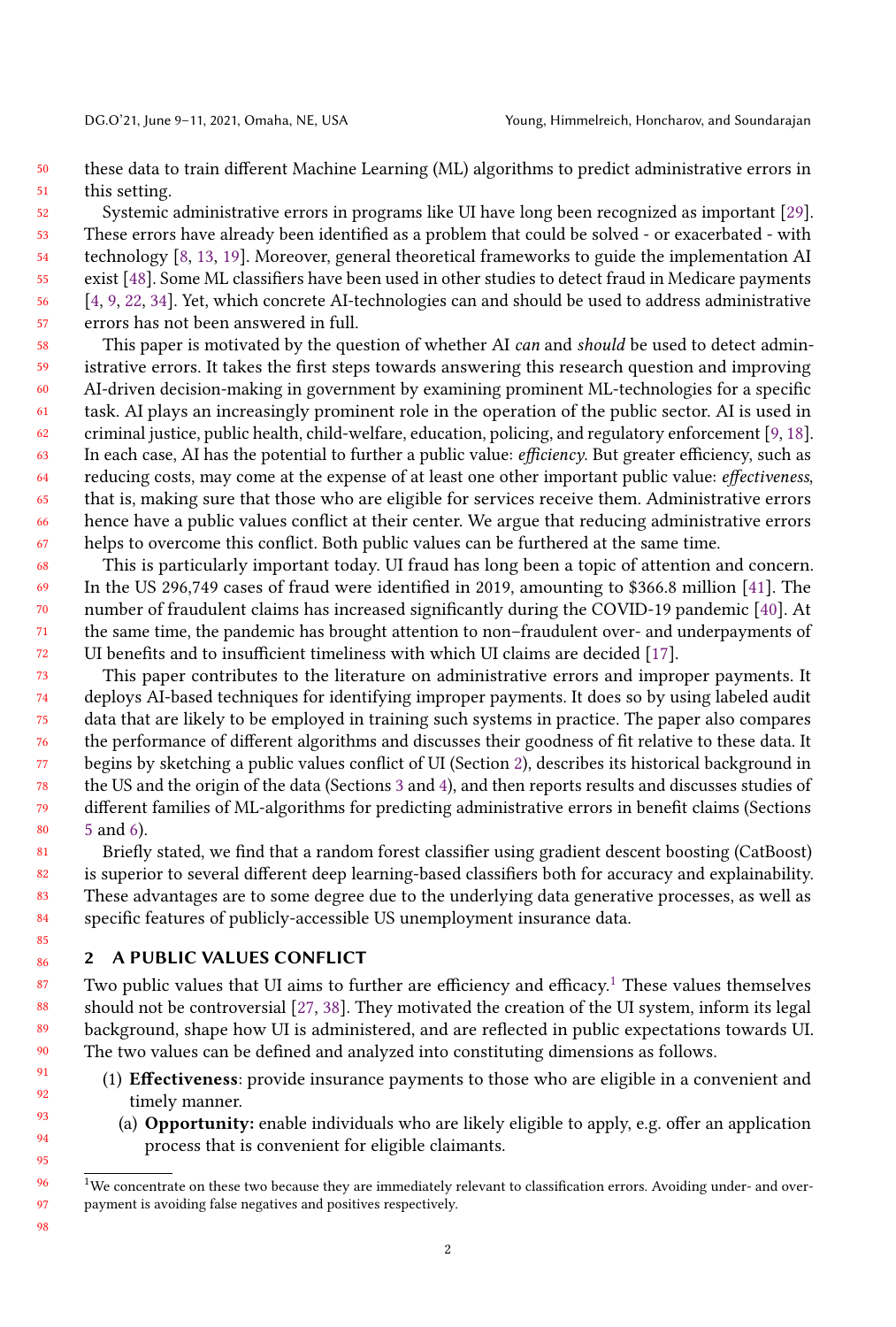99 (b) Payment: render goods/services for eligible claims to claimants quickly.

(c) Avoid underpayment: minimize under-payment, i.e. reduce false negative eligibility.

- (2) Efficiency: reducing unnecessary monetary cost.
	- (a) Cost: minimize cost of administering insurance claims to eligible claimants.
	- (b) Avoid overpayment: minimize sum of overpayment amounts, i.e. reduce false positive eligibility.

Efficiency reflects a fiduciary obligation to avoid unnecessary costs. Effectiveness formulates one central aim of UI, namely, to provide insurance payments. Effectiveness is relevant already at the point at which individuals decide whether or not to claim UI. Call this decision the first stage. In the second stage, when workforce agencies make determination decisions about claim eligibility, effectiveness demands that underpayments are avoided and that payments are made quickly.

111 112 113 114 115 116 117 118 Efficiency and effectiveness can conflict. For example, efficiency demands to avoid overpayment, whereas effectiveness demands to avoid underpayment. An increase in one value leads to a decrease in the other. On the assumption that eligibility is hard to measure  $-$  so that when we predict eligibility the distributions of claims that are in fact eligible and those that are not overlap (see Fig. [1\)](#page-3-1) — avoiding underpayment comes at the expense of increased overpayment. Workforce agencies therefore need a decision-making policy that determines the cutoff point. All claims with an eligibility score below this point are rejected and all claims with an eligibility score higher than this point are accepted (see Fig. [1\)](#page-3-1).

119 120 121 122 123 This conflict between efficiency and effectiveness arises even when no explicit eligibility scores are used. Classical statistical hypothesis testing teaches that efforts to reduce the odds of doing the wrong thing (a Type I error) generally increase the odds of not doing the right thing (a Type II error). It is therefore reasonable to assume that efforts to prevent improper overpayments correspondingly make it more likely that improper underpayments will occur.

124 125 126 127 128 129 130 This conflict can play out along multiple causal pathways. For example, fraud might be reduced by requiring claimants to prove having qualified dependents in triplicate instead of a single source. This requirement may cause some recipients to become ineligible even though they are, in fact, eligible. Underpayment errors would result on the margin for the appropriate dependent allowance, or in full if the recipient's claim is placed on administrative hold pending determination or if a claimant elects to not to complete their application or appeal in light of the additional documentation required.

131 132 133 134 135 It should be noted that different errors are associated with vastly different practical results. Failing to detect an underpayment is different from failing to detect an overpayment, both from ethical and economic perspectives. From the claimants perspective, failing to detect an underpayment is usually worse than failing to detect an overpayment. The practical consequences of not receiving claims because an agency mistakenly determined them to be ineligible are severe [\[17,](#page-17-6) [19\]](#page-17-2).

136 137 138 139 140 141 Efficiency and effectiveness also conflict in their respective dimensions of cost (efficiency) and opportunity (effectiveness). This is because making the claim process easy and convenient is expensive. For example, computer voice assistants or chat bots are cheaper than a human customer service representative but chat bots are currently unlikely to answer concerns that claimants have satisfactorily. The question of whether to replace an expensive but effective call center with more efficient software poses another trade-off between effectiveness and efficiency.

142 143 144 145 146 This conflict between conflict between efficiency and effectiveness is relevant for two reasons. First, the conflict can inform an analysis of the legal and policy history. We argue in the next section that social insurance programs in the US tended to focus on efficiency. Second, the conflict motivates our investigation into the use of AI to identify administrative errors, which we undertake in the subsequent sections. Avoiding under- and over-payment is immediately relevant to automatic

147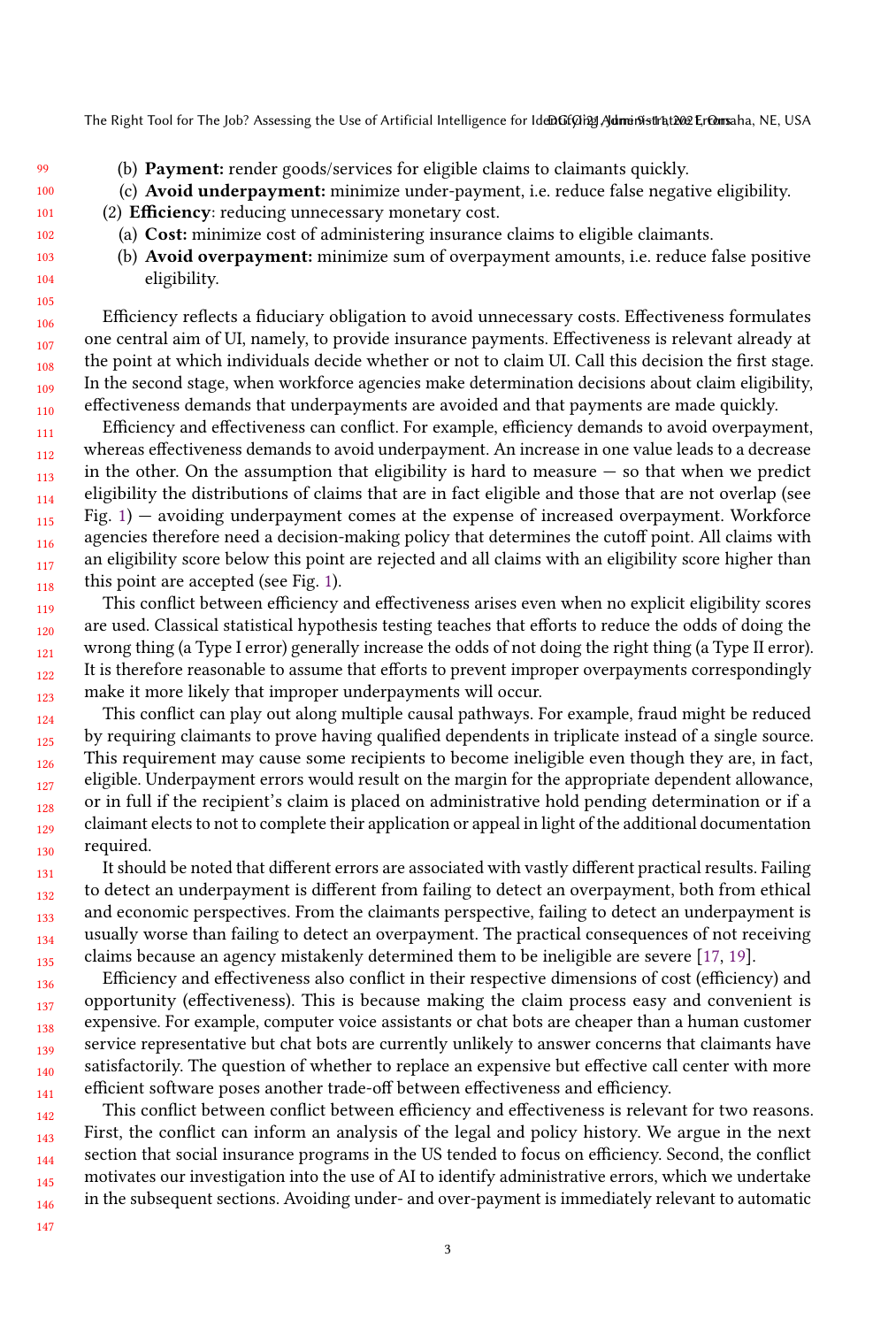DG.O'21, June 9–11, 2021, Omaha, NE, USA Young, Himmelreich, Honcharov, and Soundarajan

<span id="page-3-1"></span>

Fig. 1. The conflict between avoiding over- and under-payments is resolved differently by different decision policies.

170 171 classification (because these two values related to avoiding false negatives and positives respectively). AI could be a way of partially overcoming the conflict between efficiency and effectiveness.

172 173 174 175 176 177 178 179 180 181 182 Finally, one further public value will be relevant for our discussion: explainability. Explainability, for the purposes here, means that a workforce agency can provide reasons for each decision that they reached. When AI is used for decision-making, this requires that this use of AI is both scrutable (in some sense) as well as intuitive. ML models often fail on both counts [\[44\]](#page-18-5). Explainability is an important value for intrinsic as well as for instrumental reasons. Intrinsically, the idea that a government agency can explain its decisions, even when they are made by AI, is rooted in democratic theory [\[5\]](#page-16-3). Instrumentally, explainability, firstly, could help prevent future mistakes assuming that explainability allows that causes of administrative errors are recognized, understood, and rectified faster[\[49\]](#page-18-6). Secondly, explainability is instrumentally valuable insofar as it allows to document reasons for which decisions were reached. In this way, explainability instrumentally promotes the public value of procedural due process or rule of law [\[27,](#page-17-7) [38\]](#page-18-4).

#### <span id="page-3-0"></span>3 BACKGROUND

185 186 187 188 189 190 US social insurance programs have been the subject of policy and administration studies since their inception in the 1930s and extension in the 1960s. In 1947, Simon noted that, with the exception of military logistics, most of what was then known about the science of administration in public organizations was owed to research on programs such as the Aid to Families with Dependent Children (AFDC, now Temporary Assistance to Needy Families, or TANF), Social Security, or Food Stamps (now Supplemental Nutrition Assistance Program, or SNAP) [\[45\]](#page-18-7).

191 192 193 194 195 US social insurance programs are interesting for several reasons. Their size and scope set them apart from other administrative divisions of government. Their public-facing nature gave rise to a new type of street-level bureaucrat [\[32\]](#page-17-8), as well as a new source of administrative burden [\[10\]](#page-16-4). Social insurance programs are moreover highly political, both because they are large and because they redistribute money across individuals and over time.

196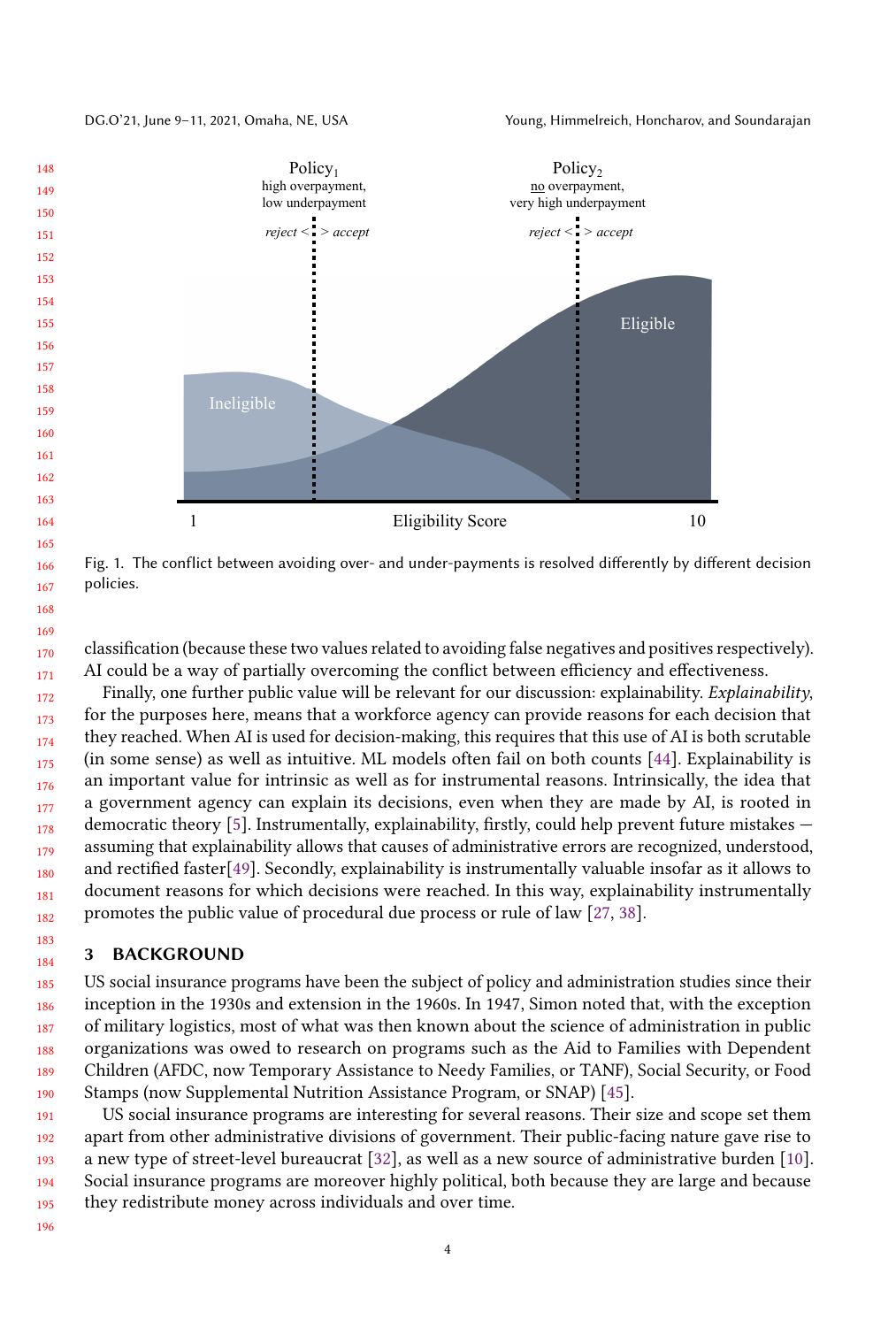197 198 199 200 201 202 203 204 The political nature of these programs and policies is reflected in their administrative complexity. With few exceptions, US social insurance programs are targeted towards specific sub-populations that are socially constructed as deserving of material aid [\[43\]](#page-18-8). Additional complexity arises from other policy design choices. These include delegating implementation to state or county governments; limitations on the benefit eligibility by length of time; restrictions on goods or services purchased using benefits; and limits to other sources of income while receiving benefits. Complexity is increased further still by the fact that these policies are mutable, and have been altered by legislation multiple times over the years.

205 206 207 208 209 210 From an administrative perspective, these design choices have the net effect that determining whether a claimant is eligible for benefits, and if so at what level, often requires information from multiple parties — claimants, other government bureaus or agencies, and employers. All this complexity gives rise to the risk that decisions are made in error. When such errors occur frequently enough in programs that are as large as welfare, Medicare, or UI, the result is a significant misallocation of public money.

#### 212 3.1 Institutional History: Focus on Overpayments

213 214 215 216 217 218 219 220 221 222 223 224 225 226 Throughout its history, legislation on social insurance concentrated predominantly on avoiding overpayments. The US Federal government recognized the increasing financial and political toll of administrative errors in social insurance programs in the 1970s. This led to a "war on fraud and error." Quality control (QC) audit processes were adapted from manufacturing operations and introduced to social policy [\[7,](#page-16-5) [36\]](#page-18-9). Broadly speaking, in QC both federal and state agencies audit samples of programmatic claims data. Federal agencies would then use these audits as input for determining fault tolerance thresholds, which then served as a benchmark for individual state agencies [\[31\]](#page-17-9). Over time, the emphasis of QC morphed from identifying error sources and establishing corrective measures to a performance management regime under the Financial Integrity Act of 1982 (FIA). In addition to additional reporting requirements, the FIA introduced sanctions, in the form of withholding of federal funding, for States that failed to keep their error rates below the established tolerance level [\[47\]](#page-18-10). This change reflected both the politicization of QC as an instrument of control, and the broader trend in emphasizing efficiency over effectiveness in public policy and administration [\[7,](#page-16-5) [29,](#page-17-0) [33\]](#page-17-10).

227 228 229 230 231 232 233 234 235 236 Attention to identifying the source of administrative errors in social insurance programs, as well as strategies for reducing them, was reintroduced in the two-page Improper Payments Information Act of 2002. In addition to formally defining these errors as "improper payments," the law requires agency heads to provide information on the causes of any identified improper payments, strategies enacted or planned to reduce those errors, and whether the agency believes it possesses the infrastructure necessary to enact the reductions. These changes were further supplemented by the Improper Payments Elimination and Recovery Act of 2010 and the Improper Payments Elimination and Recovery Improvement Act of 2012, which established procedures for recovering overpayments and required program administrators to verify that their benefit distribution systems included a pre-verification check as an additional safeguard for preventing payments to ineligible recipients.

237 238 239 240 241 242 243 244 These 21st century changes to federal performance management of social insurance administration occurred at the same time as new technological approaches for auditing large, complex data for patterns of behavior became viable for commercial and public use. Advances in ML, in conjunction with exponential increases in digital data generation, storage, and computation capacity, made it possible to analyze large-*n* high-dimensional data in real time and mine it for patterns that would otherwise be imperceptible to human auditors. In the private sector, ML has been widely adopted in efforts to identify financial fraud, both ex post and ex ante [\[1,](#page-16-6) [12\]](#page-17-11). In the public sector, ML approaches are increasingly used for detecting medical insurance fraud and improper payments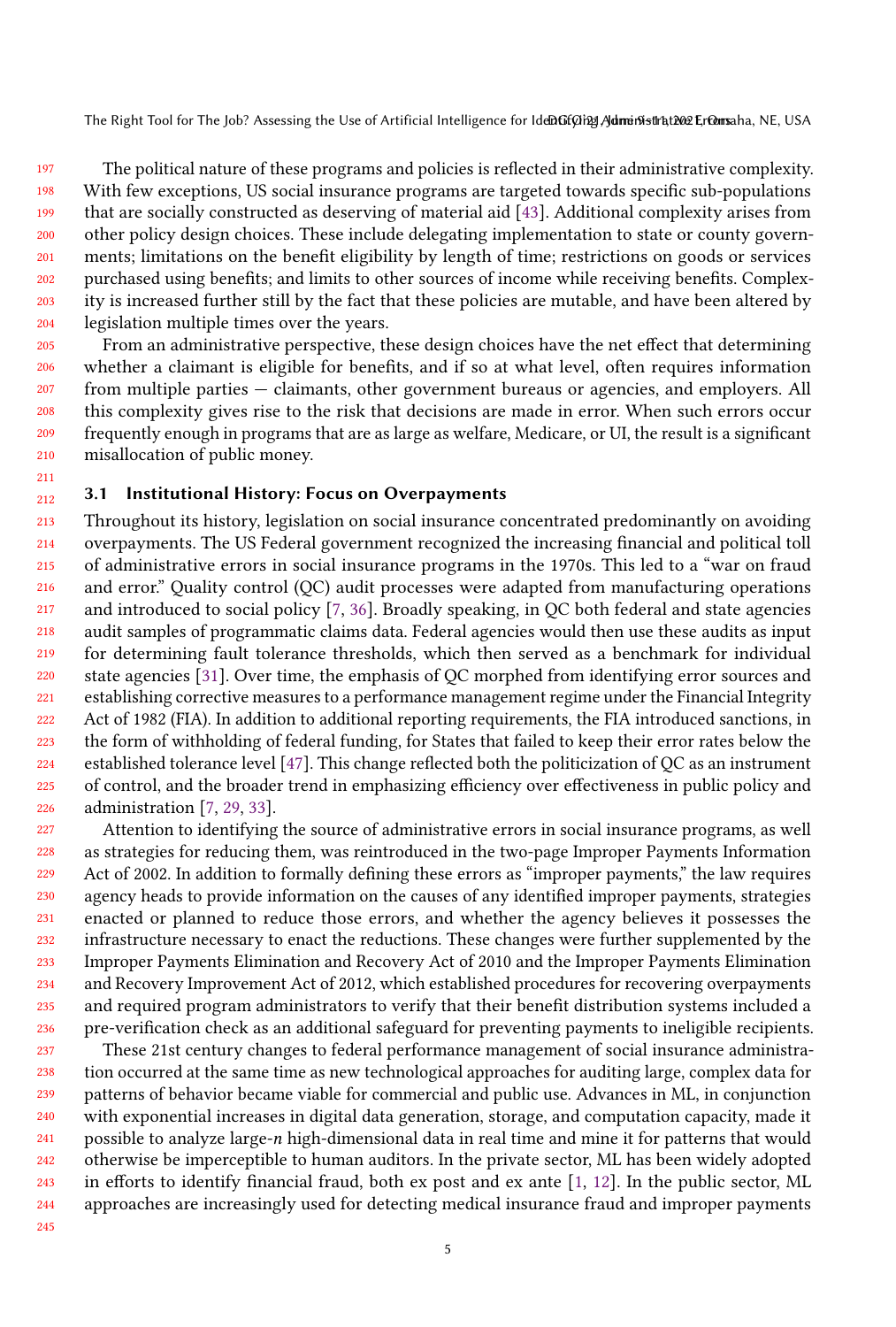246 247 [\[4,](#page-16-1) [20](#page-17-12)[–22,](#page-17-3) [34\]](#page-17-4). However, we are unable to find any publicly available research on the use of ML to identify underpayment of entitled funds when auditing payment systems.

#### 249 3.2 Empirical Context: Unemployment Insurance

250 251 252 253 254 255 256 257 Unemployment Insurance was established as part of the Social Security Act of 1935. It is principally funded through a tax on employers. State governments are responsible for financing benefits, and implementation. The federal government provides oversight and covers the program's administration costs. In addition to federal eligibility standards, states are empowered to design their own requirements with respect to eligibility, benefit amounts, length of benefit spells, and disqualification conditions and penalties. Over time these state-level variations in UI policy have become sufficiently complex that the DOL publishes an annual report, The Comparison of State Unemployment Insurance Laws, to document these differences.

258 259 260 261 262 263 264 265 266 267 268 269 270 Although the definition of "improper payments" in the 2002 Improper Payments Act included underpayments to eligible recipients, the substantive and normative focus of federal performance management of social insurance programs is decidedly oriented towards minimizing overpayments. Overpayments can be classified into two general forms. One form of overpayment occurs when the recipient knowingly and willfully misleads the state with respect to their eligibility information this is fraud. Reducing administrative errors that result in fraudulent payments is an understandably salient goal for both political and administrative managers. But overpayment errors can also arise due to unintentional errors in eligibility determination, either by the claimant or the administrative agency and its staff. Correcting these errors is likely to be particularly appealing to administrative managers and staff, as they are more likely to be held largely or solely responsible for them. But the third form of improper payment — the underpayment of benefits to eligible recipients — receives considerably less attention by legislators, administrators, and researchers (though see [\[37\]](#page-18-11) for an example of early recognition of this imbalance in attention).

## <span id="page-5-0"></span>4 METHODS

In what follows, we describe the data and the machine learning methods used for this project.

## 4.1 Data

248

276 277 278 279 280 281 282 283 284 Primary data are drawn from the Department of Labor's Benefits Accuracy Measurement system [\[16\]](#page-17-13). This dataset reports results from randomly sampled investigations into UI claims. It provides federally-collected information of improper UI payments, one form of administrative error. The final, analysis-ready dataset contains 785,159 observations, where each observation contains information about one unemployment benefits claim made during the years 2002–2018. Each observation is characterized by 228 features (variables), which contain personal information of the claimant (date of birth, gender, race, etc), information about last employment of the claimant (occupation code, salary, etc), information about interaction between claimant and agency (how claim was filled, was it filled on time or not, etc.), as well as other information.

## 4.2 Analytic Strategy

287 288 289 290 291 292 293 Predicting administrative errors is a classification problem. Classification is one of the fundamental tasks in machine learning, and has the goal of predicting the category of a data point. A simple example of a classification problem is spam detection. An email falls into one of two categories: either it is spam or it is not. Each new email is a data point from which an algorithm predicts whether or not this email is spam. In this paper, we train classifiers using supervised learning. That is, we have a set of labeled instances in which both the data point and the classification is given. The labels describe the category of a particular data point. On these labelled instances a model is trained

294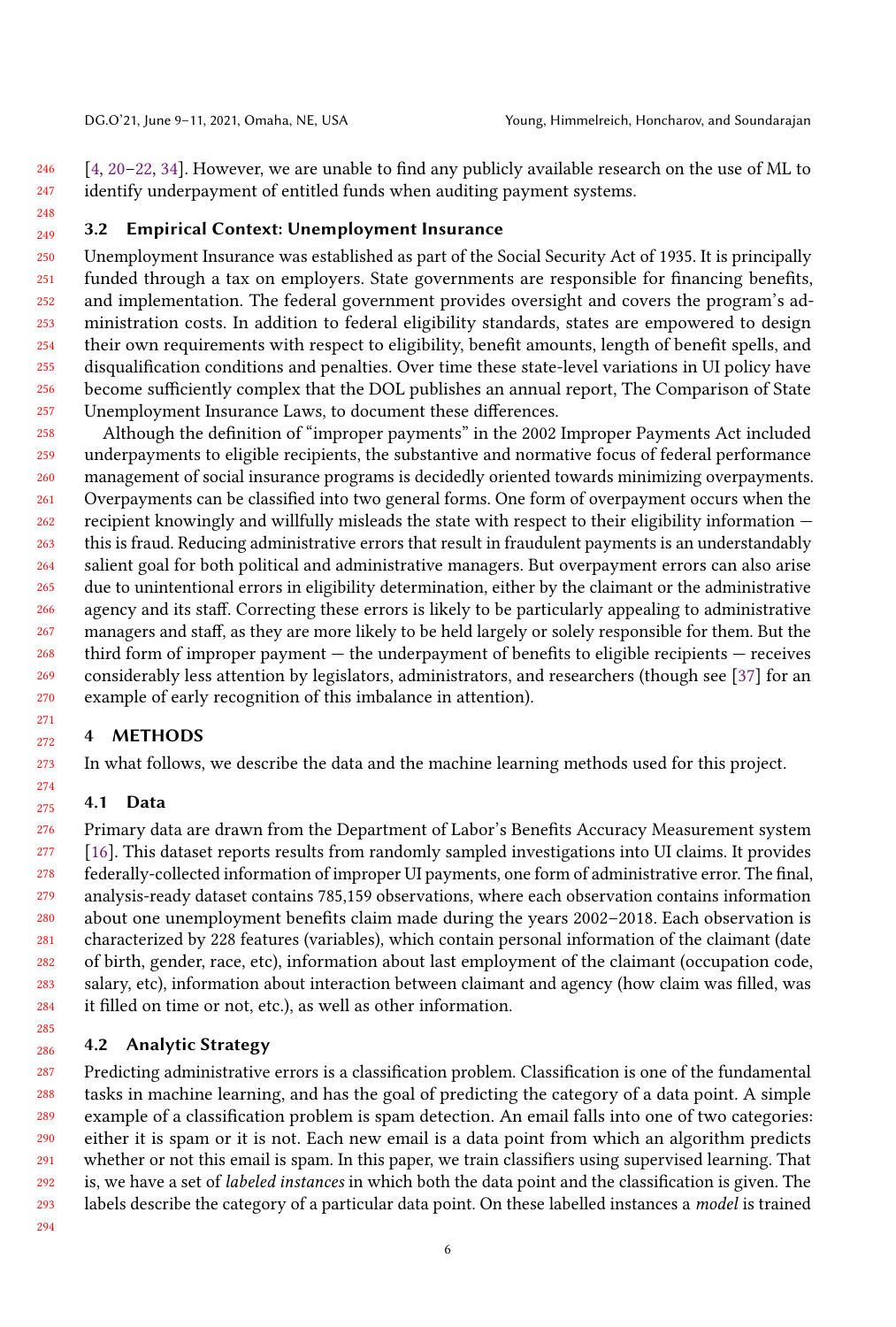295 296 298 that then is used to predict the labels of unlabeled instances [\[2\]](#page-16-7). In the following, we describe some of the main ML-approaches that we examine in this paper. Although we will report results from testing seven methods (including four deep learning approaches) in total, for limitations of space, we only describe two in detail.

4.2.1 Overview of Machine Learning Classification. Formally, one begins with a training set T consisting of *n* data points  $t_1, \ldots, t_n$ . Each data point  $t_i$  is associated with a feature vector  $F_i$  =  $(f_{i,1},...,f_{i,m})$  describing its properties. These features (or variables) may be numerical or categorical. In the email example, relevant features may include the length of the email in words, the time the email was sent, whether the recipient has previously responded to emails from the sender, etc. A categorical feature may be ordinal (i.e., an ordering among the categories exists, like whether the email was sent "High Priority", "Normal", or "Low Priority") or nominal (i.e., no such ordering exists, like whether the sender's email address is from "Gmail.com", "Yahoo.com", etc.). Most classification algorithms require that features be numerical, and so categorical features must be converted to numerical before such data can be used [\[2\]](#page-16-7).

Additionally, each data point in the training set is associated with a label representing its category (or class). This category is the value that the algorithm will learn to predict, such as "spam" vs. "not spam". These categories are assumed to be known; they may, for example, have been identified by a human individually examining each email.

Next, using the training set, a ML algorithm attempts to train a model, i.e. learn the patterns distinguishing the various categories from one another. The algorithm may learn, for instance, that spam emails tend to come from senders with email addresses from certain domains, and are sent at odd hours of the day. Non-spam emails, on the other hand, come from senders who the recipient has previously replied to, or come from domains matching the domain of the recipient, and so on. Finally, once a model has been trained, it can be applied to unlabeled data in order to perform automatic category prediction.

A model trained to perform classification can reveal other useful information in addition to making predictions on unlabeled data. For example, one can identify which features are most useful for distinguishing between classes (e.g., one might observe that the most useful features for distinguishing spam from non-spam emails are whether the recipient has ever responded to the sender, whether the domain of the sender matches that of the recipient, and the length of the email) [\[28\]](#page-17-14). With longitudinal data, one can then explore how classification patterns change over time (for example, perhaps as spammers become more sophisticated, their emails become longer). One can also cluster the data based on feature values, thus identifying the dominant patterns in the dataset [\[23\]](#page-17-15).

Machine Learning includes many different techniques to train models; more are being developed in on-going research. One very simple algorithm is known as  $k$ -Nearest Neighbors ( $k$ -NN) [\[24\]](#page-17-16). In this algorithm, for each unlabeled data point  $d$ , the algorithm identifies the  $k$  closest data points from the training set (i.e., those with known labels), and assigns  $d$  the category label belonging to a majority or plurality of those known labels. The Naive Bayes approach treats each feature as independent of the others, and then for each feature, through application of Bayes' Theorem, computes the probability that the data point belongs to a particular category given its feature value [\[30\]](#page-17-17). By multiplying these probabilities across features, one can derive the probability that the data point belongs to each class. Other popular methods include the Support Vector Machine, which represents the data points in the feature space and then identifies a boundary that best separates the classes from one another [\[6\]](#page-16-8). By properly mapping the data points to the feature space, this boundary can be efficiently found.

342 343

297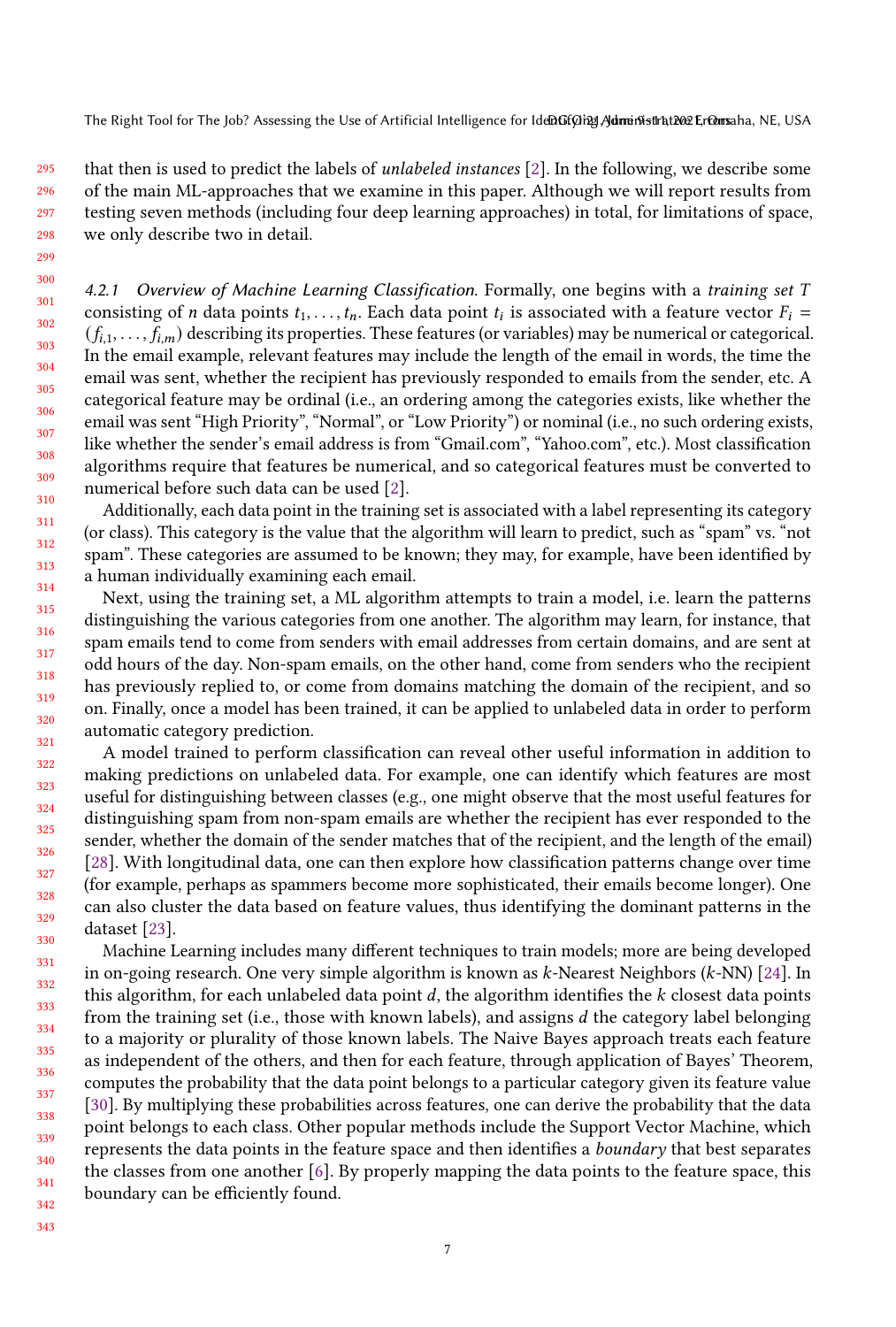344 345 346 347 348 349 350 351 352 353 A final important category of algorithms is neural networks and deep learning. Neural networks are a class of algorithms inspired by how brains operate. In these algorithms, mathematical functions called neurons are wired together into networks [\[35\]](#page-17-18). The analogy to brains consists in the fact that the neurons in these networks transmit signals to other neurons. The output of each neuron is a combination of the signals sent to it as input, and weights indicating the strength of each signal are adjusted as the algorithm proceeds. These linked neurons can be organized into layers, where each layer of neurons receives inputs from the previous layer and forwards its output to the next layer. When a network consists of many layers, we speak of deep learning. Each of the layers learns higher and higher-level features from the input data. As layers progress, the input is transformed into high-level features. Most current deep learning methods are based on neural networks.

354 355 356 357 In the next two sections, we discuss two of the ML algorithms that we use in this paper in depth (due to space, we cannot give a comprehensive description of all methods). Specifically, we describe CatBoost, a recent decision-tree method; and after that, we describe TabNet, a deep learning method designed for tabular data.

4.2.2 CatBoost: Decision Tree-Based Classification. CatBoost, short for "Category Boosting", belongs to a class of algorithms that make predictions using what is known as *decision trees* [\[42\]](#page-18-12). A decision tree is a flowchart-type object in which feature values are used to determine which branch in the flowchart to take, until a prediction is arrived at [\[26\]](#page-17-19). The simplest decision tree algorithm constructs such a flowchart by identifying which single feature (and value) is most predictive of category, and builds a branch corresponding to that feature value.

365 366 367 368 369 370 371 372 373 374 CatBoost uses a variant of this approach. It has been observed that sets of slightly different models collectively make better decisions than single models. A subclass of decision tree algorithms use this observation, but instead of constructing these models independently, builds them sequentially so that each model can improve upon the last. This is called *additive training* or gradient boost. Intuitively, the idea is that learning is improved because each new tree can correct errors from past trees. Members of this class include XGBoost (eXtreme Gradient Boosting) [\[14\]](#page-17-20) and GBM (Gradient Boosting Machine) [\[39\]](#page-18-13). Finally, also the CatBoost algorithm used in this paper [\[42\]](#page-18-12) uses this method. These algorithms generally show similar behavior on data. We selected CatBoost primarily because it offers a significant speedup advantage when implemented on a GPU (a graphics processing unit, which allows for high levels of parallelism).

375 376 377 378 379 380 381 382 Originally, CatBoost was designed to address a flaw in previous gradient boosting algorithms known as prediction shift. Essentially, prediction shift is a special type of target leakage, which occurs when training data contains information about the target variable (category label) that would not be available to the algorithm for an unlabeled data point. This occurs because by training trees iteratively, the gradients themselves reveal information about the target variables. To address this, CatBoost uses a weighted sampling method known as ordered boosting, and samples new training datasets independently.[2](#page-7-0) We use the "MultiClass" optimization in the standard CatBoost implementation, which uses a Multiclass Cross-Entropy Loss (log-loss) function given by:

$$
MCE = \frac{\sum_{i=1}^{N} w_i log\left(\frac{e^{a_{i t_i}}}{\sum_{j=0}^{M-1} e^{a_{i j}}}\right)}{\sum_{i=1}^{N} w_i}
$$

387 388 where  $a_{i}j$  represents the predicted probability that element  $i$  belongs to class  $j$  and the  $w_{i}$  values represent weights associated with each element.<sup>[3](#page-7-1)</sup>

392

389

<span id="page-7-0"></span><sup>390</sup>  $2$ There are some other differences between CatBoost and previous methods, but this is the main one.

<span id="page-7-1"></span><sup>391</sup> <sup>3</sup>See https://catboost.ai/docs/concepts/loss-functions-multiclassification.html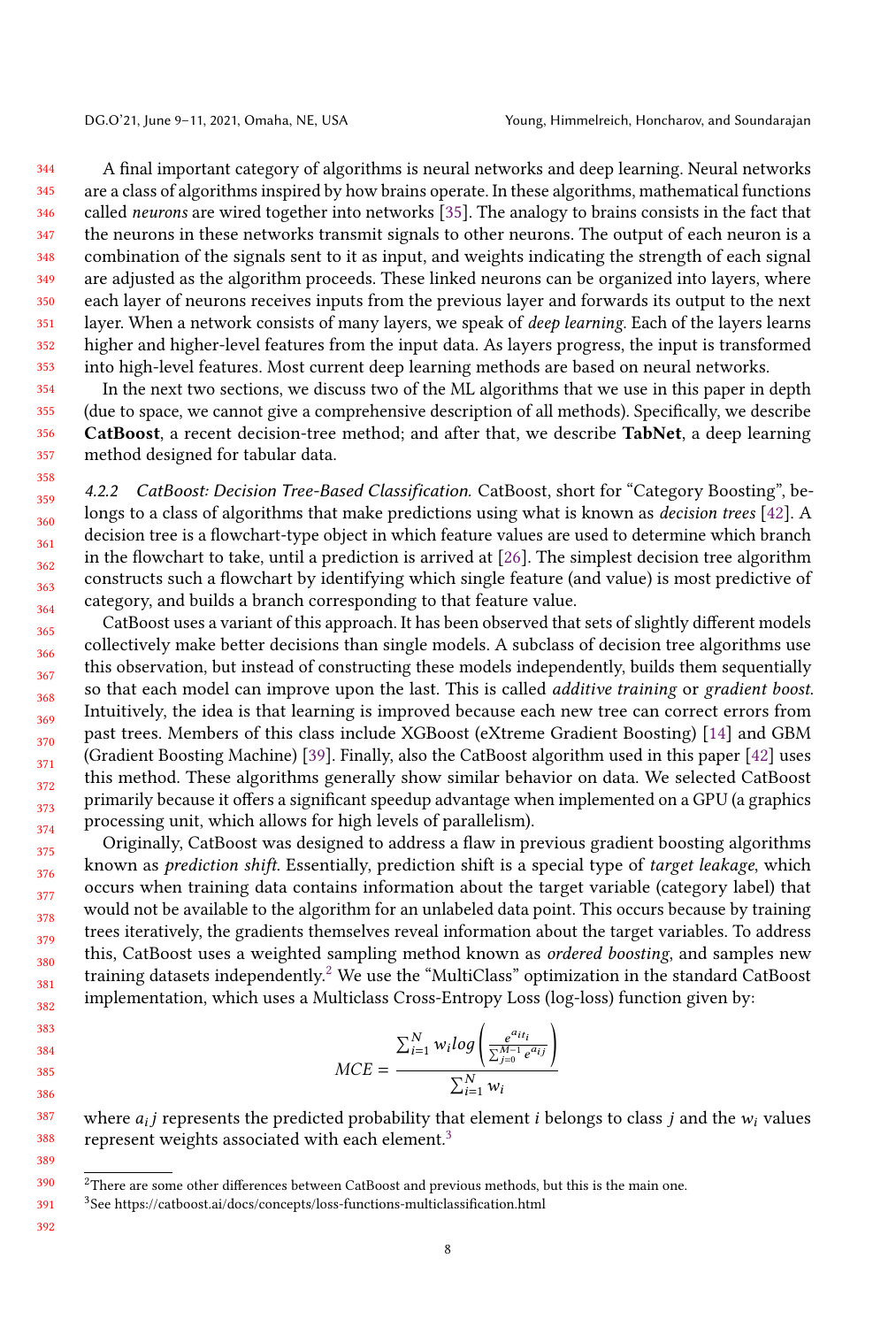393 394 395 396 397 398 399 400 4.2.3 TabNet: Deep Learning for Tabular Data. TabNet is a deep learning method, designed by Google, for tabular data [\[3\]](#page-16-9). Generally speaking, deep learning methods excel on unstructured data, such as images, but perform badly on structured data, such as tables. One reason for this is that data types in tabular data are often heterogeneous (i.e. they represent fundamentally different things), and the data are often sparse or non-continuous in the feature space. TabNet was developed as a deep learning method to perform better given such data. Because the data available for this project consist of such tabular data, we chose to assess how TabNet models performs in predicting administrative errors.

401 402 403 404 405 TabNet inputs raw tabular data, and then uses feature selection to identify the features important for any particular data instance. Through non-linear processing of the selected features, TabNet aims to ultimately provide a 'decision tree-like mapping' to obtain interpretable results. Experiments by its authors show that TabNet can far outperform other deep learning methods — although as we will see, in our experiments, it does not perform particularly well.

## 4.3 Experimental Setup

First, to prepare the data for use by a ML algorithm, we performed several preprocessing steps:

- (1) Features that could act as direct proxies for the target variables were removed. Examples include features like "totaloverpayment" or "underpayment" (which contain information about total overpayment/underpayment in the dollars), or features which contain corrected information obtained after investigation (as this information was unavailable at the time of the original claim audit);
- (2) All non-numerical features were converted to categorical features;
- (3) For the Logistic Regression and Random Forest algorithms, most of the features were converted to categorical. Some features (such as date of birth) were removed, as categorical representation of this data is very sparse and leads to a very high dimensionality of the processed data.

We then tested the following algorithms:

- (1) Logistic regression (LR) is one of the most basic algorithms for the classification problems. In the case of multiclass classification, LR is trained for each class separately (i.e., the one-vs-all scheme).
- (2) Random forest (RF) uses an ensemble of the decision trees trained on different random subsets of the data. RF is very commonly used for tabular data.
- (3) CatBoost classifier is another, more powerful way of combining decision trees in the one model.
	- (4) The following deep learning/neural network algorithms:
	- (a) TabNet is designed for dealing specifically with tabular data. TabNet uses sequential attention and has been shown to perform well on tabular data [\[3\]](#page-16-9).
	- (b) DeepFM combines factorization machines for recommendation with neural networks for learning features, and does not require feature engineering. It is not intended specifically for use on tabular data, but can be used in that setting [\[25\]](#page-17-21).
- (c) WideDeep is based on Google's Wide & Deep algorithm, which combines 'wide' linear models with 'deep' neural networks. This algorithm has been used commercially on Google Play [\[15\]](#page-17-22).
- 438 439 440 (d) DCN stands for Deep & Cross Network, a type of neural network with feature crossing at each layer, which doesn't require manual feature engineering. It works well for the tabular data. [\[46\]](#page-18-14)
- 441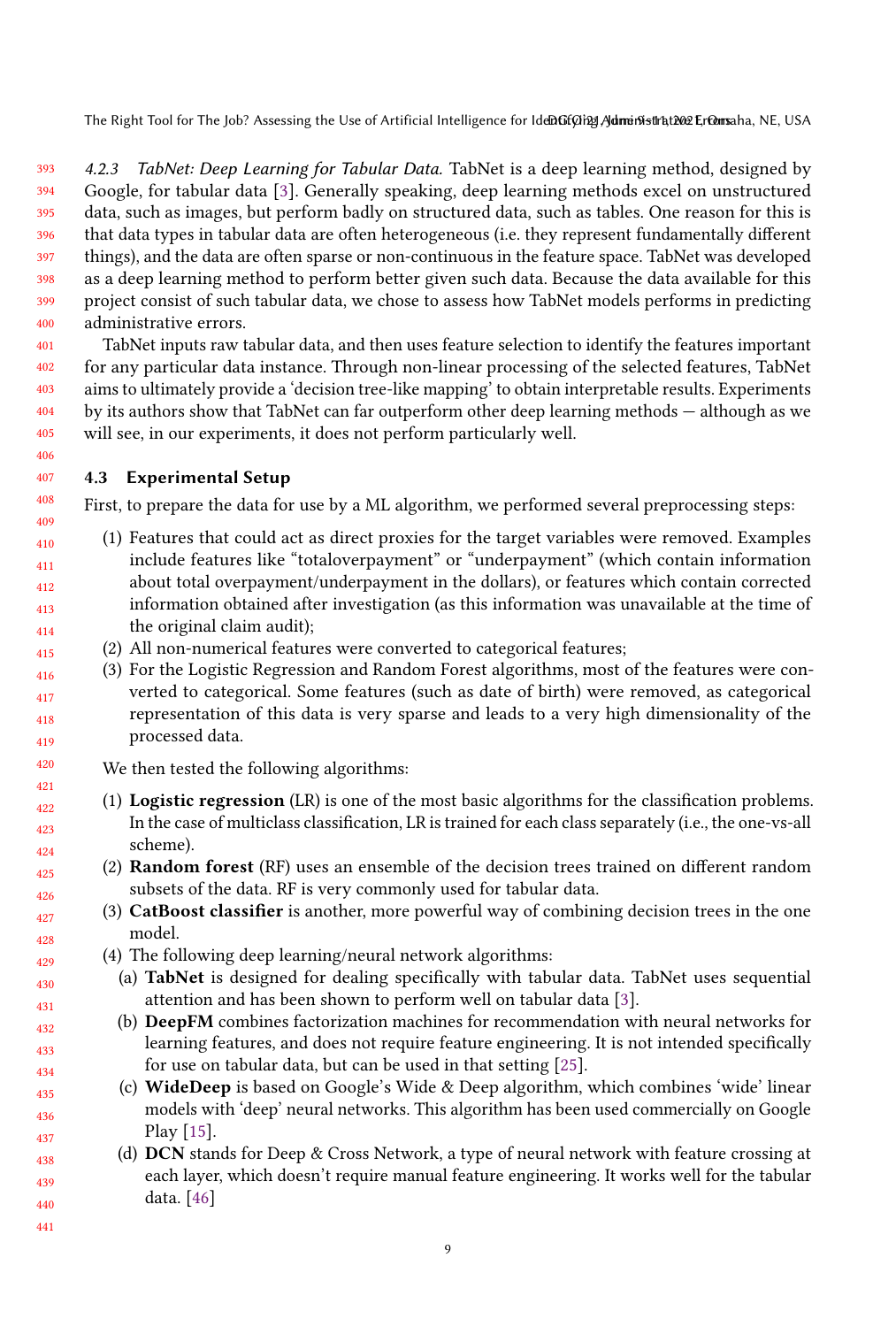442 443 444 445 446 To split the data into training and test sets, we use the following approaches. In the first scenario, we sample 30% of the dataset uniformly at random (this was because the dataset was too large to handle in its entirety). This sampled data was further split into an 80% training set and a 20% testing set, corresponding to the 16% and 4% of the original data set. The model is trained using data from the training set, and evaluated on the test set.

447 448 449 In the second scenario, dataset predictions were made only for specific year of claims, and models were trained on the data from the previous year or three previous years. This approach is a more realistic representation of actual applications.

#### 451 4.4 Evaluation Metrics

450

452 453 454 455 456 457 458 459 460 461 462 As mentioned above, we use a dataset from the Department of Labor's Benefits Accuracy Measurement system [\[16\]](#page-17-13). Each observation in this dataset is a claim that was randomly selected to be investigated for improper payments. Each observation in the dataset, or each claim, belongs to one of the following classes: "No error", "Overpayment", "Underpayment", or "Wrong issue." "No error" means that these claims were processed correctly and successfully. "Overpayment" and "Underpayment" mean that benefit payments were made that were too high or too low respectively. "Wrong issue" means that an error was made in the claim in a way that was unrelated to the level of payment. Some of the samples additionally belong to the "Fraud" class, which indicates that a claim is an unlawful attempt to obtain unemployment benefits. We report the fraud class of claims only in our descriptive statistics. Because fraud is a subset of overpayment, all claims labeled as "Fraud" are treated as "Overpayment" errors in our analysis.

<span id="page-9-0"></span>

| Type         | Count   | Proportion |
|--------------|---------|------------|
| No Error     | 629,445 | 0.807      |
| Overpayment  | 74,983  | 0.096      |
| Underpayment | 59,080  | 0.076      |
| Wrong Issue  | 16,090  | 0.021      |
| Total        | 779.598 |            |

Table 1. Count and proportion of improper payment errors by type

474 475 476 477 478 479 480 As shown in Table [1,](#page-9-0) these classes are highly imbalanced in the dataset. Since administrative errors are an exception, the majority of samples belong to the class "No Error". This makes evaluation of the model somewhat complicated. If only the accuracy of the model is considered, defined as the percentage of correctly classified samples, then a trivial "model" which simply classifies all samples to as belonging to the "No Error" class would achieve a very good accuracy of approximately 80% without doing any meaningful prediction at all.

481 482 483 484 485 486 487 488 489 To analyze models meaningfully, given that the classes are highly imbalanced, we use several different evaluation metrics. In particular, we use the metrics known as precision, recall, and F-score. Precision is defined as the proportion of all positive predictions of the class that are true positives of this class. Recall, or probability of detection, is defined as the proportion of all true positives of the class which were positively identified. F-score is then defined as the harmonic mean between precision and recall. Intuitively, that means that F-score will be low if precision or recall are low. For the case when precision and recall are both equal to  $1$  — meaning that the classifier was perfectly accurate — the F-score also is equal to 1. For the multi-class setting, the F-score can be computed in the following two ways: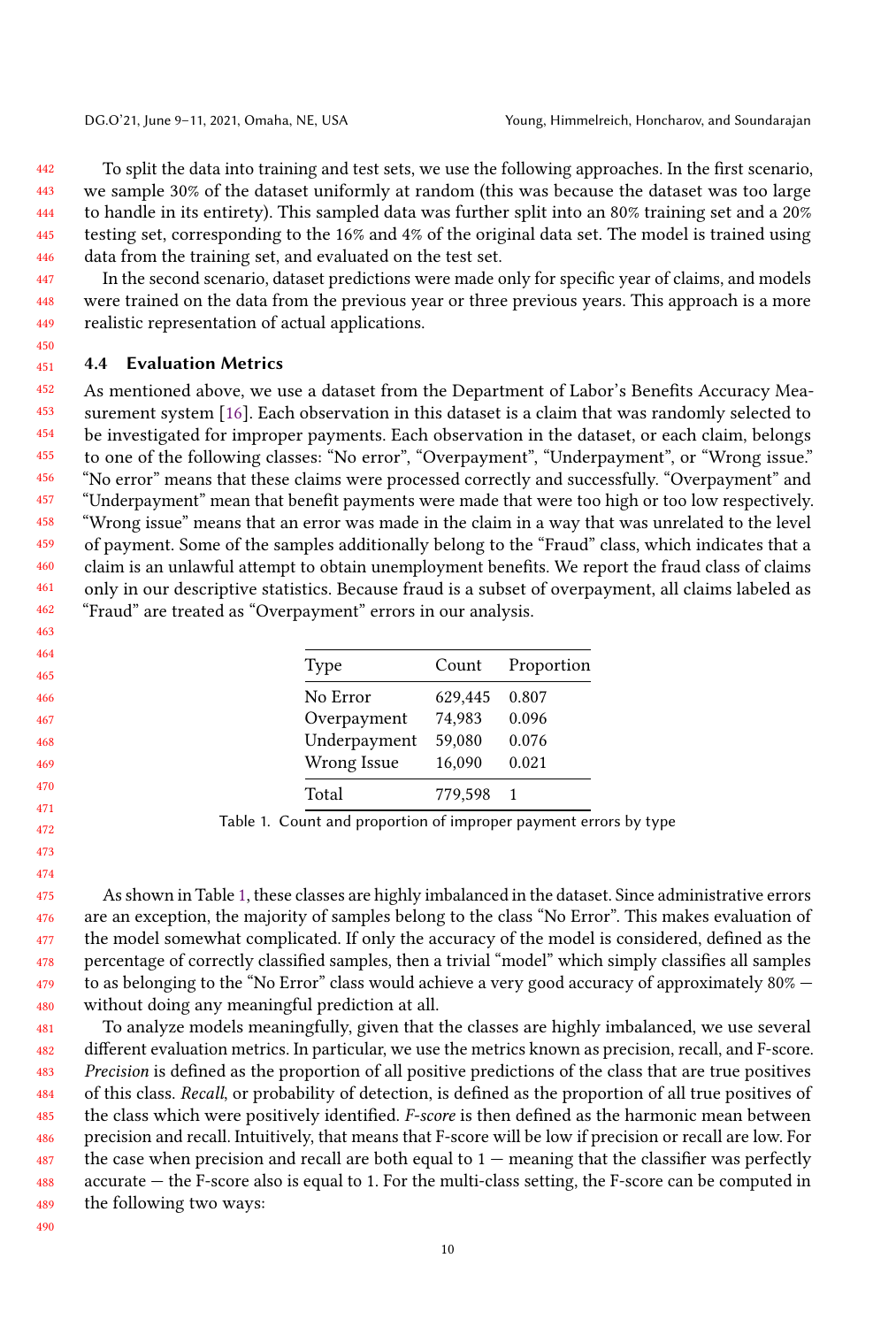<span id="page-10-1"></span>

Fig. 2. Improper payment error trends over time by type of error

- (1) Recall and precision can be computed over all samples, from all classes. The F-score based on these values is called the micro F-score.
- (2) Recall and precision can be computed separately for each class. In this case, the averaged F-score over all classes called the macro F-score.

## <span id="page-10-0"></span>5 RESULTS

We begin with a summary of key descriptive statistics and trends over time. In a second step, we report results of the classification analysis of different ML approaches.

## 5.1 Descriptive Statistics

In our data, overpayment errors caused by fraud totaled over \$25 million, while the total cost of nonfraudulent overpayments was approximately \$56 million. The vast majority (87%) of overpayment claims were non-fraudulent. The total amount of underpaid money in our data (i.e., associated with "Underpayment") is approximately \$5 million.

The various types of errors have different distributions over time. As can be seen in Figure [2,](#page-10-1) the overpayment error rate was increasing up until approximately 2016, and then started to decrease. The underpayment error rate has also been slowly decreasing over time. In contrast, the fraud rate has remained roughly constant.

The error types also vary by State, as seen in Figure [3,](#page-11-0) which aggregate results for all years. These differences may be explainable by differences in State policies. For example, Ohio has a high rate of underpayment errors (one of the highest in the country), but a comparatively low rate of fraud.

## 5.2 Classification Analysis

 Our goal is to assess whether ML can be used to predict the error-type (if any) of a claim, using the features of that claim, and to use the output from machine learning models to further analyze the data. In these experiments, the class of the claim (e.g., underpayment) was treated as the target variable.

 For the first experimental setup (a randomized split of the data, described in more detail in Section [4\)](#page-5-0), results are shown in Table [2.](#page-11-1) CatBoost demonstrated the best performance. Random Forest performed worse, but not substantially, and Logistic Regression was unable to generalize properly over the data and performed poorly. Tuned Gradient Boosting-based methods, like CatBoost, often outperform RF [\[11\]](#page-17-23) but in cases of noisy data, as here, performance differences may be small.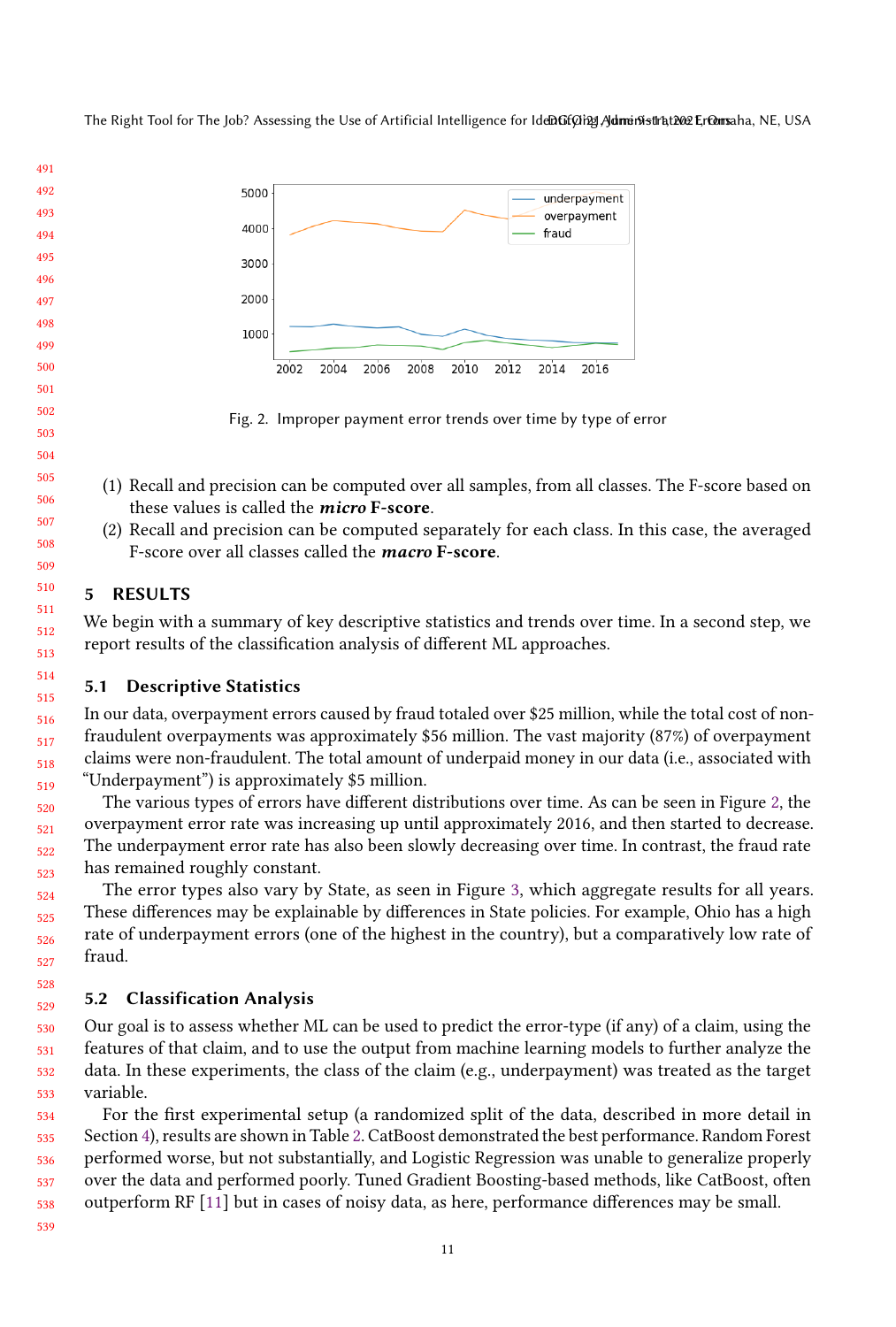

<span id="page-11-0"></span>DG.O'21, June 9-11, 2021, Omaha, NE, USA Young, Himmelreich, Honcharov, and Soundarajan

(c) Percentage of successful claims. (d) Percentage of fraudulent claims.

Fig. 3. Relative rate of improper payment errors by type of error across states

<span id="page-11-1"></span>

| Name       | F-score<br>(macro) | F-score<br>(micro) | Precision<br>n <sub>o</sub><br>errors" | Precision<br>`over-<br>payment" | Precision<br>"under-<br>payment" | Precision<br>"wrong<br>issue" | Recall<br>$\degree$ no<br>errors" | Recall<br>"over-<br>payment" | Recall<br>"under-<br>payment" | Recall<br>"wrong<br>issue" |
|------------|--------------------|--------------------|----------------------------------------|---------------------------------|----------------------------------|-------------------------------|-----------------------------------|------------------------------|-------------------------------|----------------------------|
| LR         | 0.229              | 0.801              | 0.805                                  | 0.211                           | 0.088                            | 0.00                          | 0.994                             | 0.013                        | 0.001                         | 0.00                       |
| RF         | 0.284              | 0.805              | 0.814                                  | 0.498                           | 0.278                            | 0.400                         | 0.985                             | 0.181                        | 0.023                         | 0.042                      |
| CatBoost   | 0.459              | 0.842              | 0.853                                  | 0.720                           | 0.655                            | 0.705                         | 0.981                             | 0.409                        | 0.143                         | 0.096                      |
| TabNet     | 0.313              | 0.808              | 0.819                                  | 0.511                           | 0.348                            | 0.734                         | 0.981                             | 0.177                        | 0.006                         | 0.045                      |
| DeepFM     | 0.289              | 0.807              | 0.823                                  | 0.459                           | 0.250                            | 0.727                         | 0.970                             | 0.237                        | 0.002                         | 0.008                      |
| WideDeep   | 0.311              | 0.810              | 0.825                                  | 0.455                           | 0.000                            | 0.704                         | 0.966                             | 0.261                        | 0.000                         | 0.018                      |
| <b>DCN</b> | 0.337              | 0.804              | 0.813                                  | 0.565                           | 0.000                            | 0.500                         | 0.992                             | 0.105                        | 0.000                         | 0.004                      |
|            |                    |                    |                                        |                                 |                                  |                               |                                   |                              |                               |                            |

Table 2. F-Scores (micro and macro), Precision, and Recall Values by Classifier Type by Class using data from all time periods

582 583 584

585

586

587

588

For the second experimental setup, the model was trained only on data from the previous one or three years to predict errors in the next year. Results are shown in Figure [4.](#page-12-1) Because CatBoost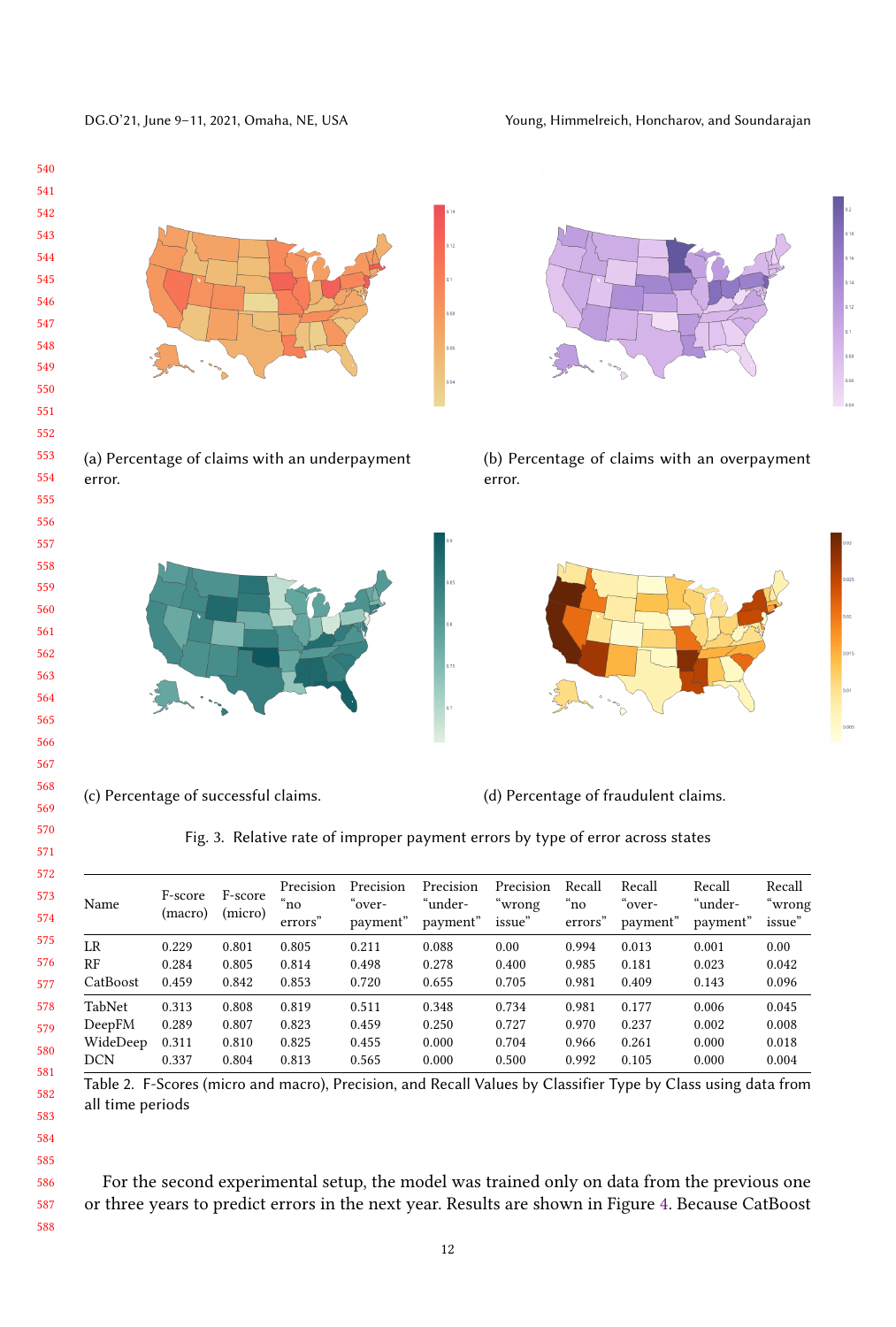<span id="page-12-1"></span>

606 607 608 609 performed the best, we present only its results. (Surprisingly, TabNet, although it was designed to perform very well on tabular data, did relatively poorly.) Interestingly, CatBoost's performance improves over time. This could indicate gradual improvement of the administrative procedures, and investigating the causes of this behavior is an avenue for future research.

610 611 612 As part of its output, CatBoost is able to provide a ranking of the features based on how important they were to the classification. Features which were identified as especially important can be found in Figure [5,](#page-13-0) with description in Table [3.](#page-13-1)

613 Most of these important features can be grouped into one of these three sets:

- (1) Features which describe the individual's previous occupation, including salary;
- (2) Features related to time (date of the claim, etc);
- (3) Features with information about administrative decisions made prior to the benefit audit.

## <span id="page-12-0"></span>**DISCUSSION**

619 620 621 622 In this section we discuss the results of our evaluative assessment of model performance. In particular, we investigate the results of CatBoost, discuss the importance of goodness of fit between data and methods, highlight how model explainability relates to public values, and identify limitations of our analysis.

## 6.1 Model Performance

625 626 627 628 629 630 631 632 633 634 635 636 The results show that all of the evaluated models, including logistic regression, have reasonably high micro F-scores. This means that the average performance with respect to making both Type I and Type II errors is reasonably strong for all models tested. This, in turn, suggests that ML-based AI may be a good tool for auditing administrative data for errors. However, a closer look reveals crucial performance differences across and within all models that have substantive implications for their efficacy in practice. When we evaluate model performance by individual class, it is clear that the micro F-scores are unduly positively inflated by the precision and recall values for the "No errors" class. This is a problem, because while overall performance is important, the most important task is to correctly identify and classify errors. Model performance deteriorates sharply when each class of error is evaluated separately. This is particularly severe in the case of the WideDeep and DCN models for both precision and recall with respect to underpayment errors: they are completely incapable of classifying this type of error. DeepFM has similar challenges, though its precision score

637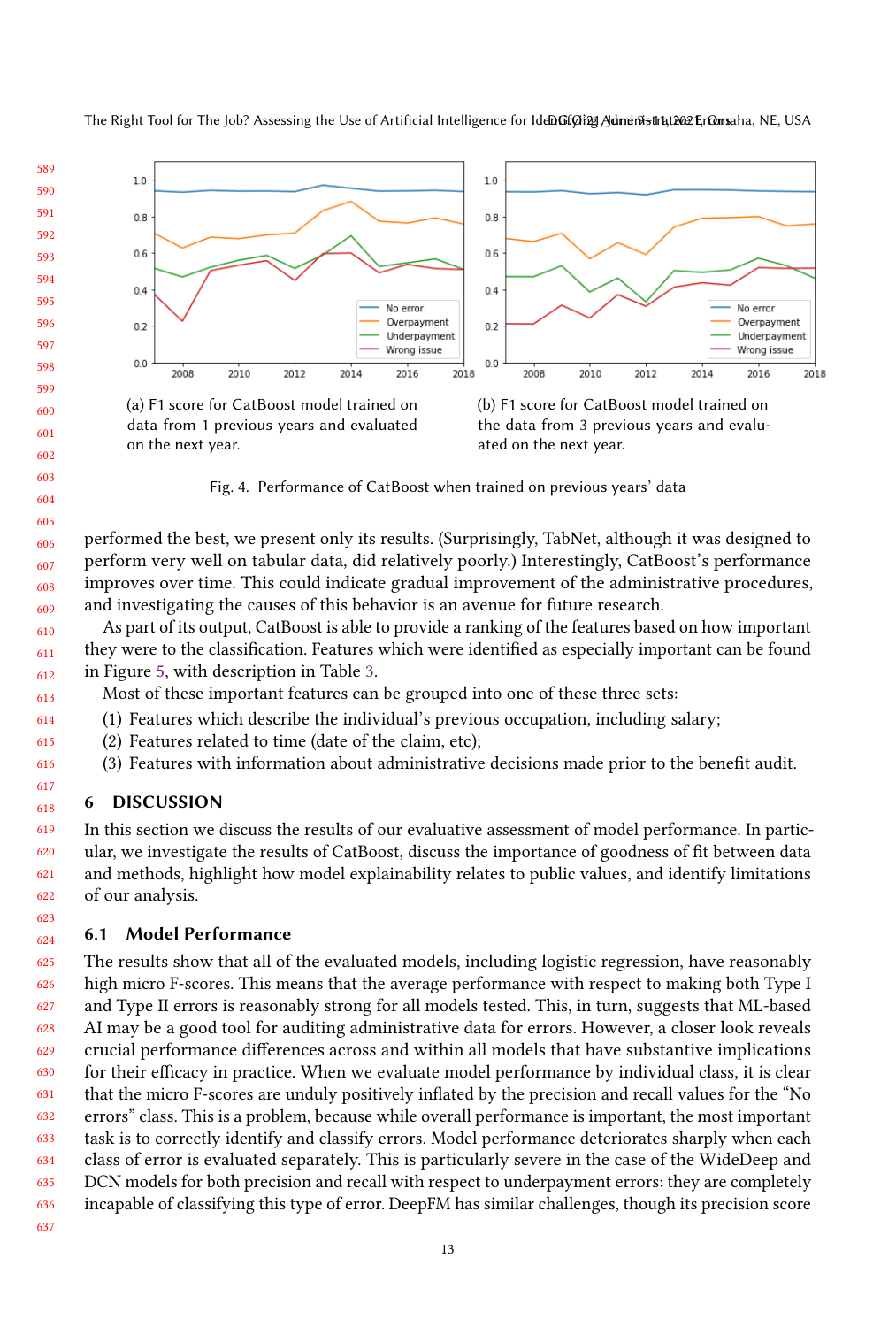<span id="page-13-0"></span>DG.O'21, June 9–11, 2021, Omaha, NE, USA Young, Himmelreich, Honcharov, and Soundarajan

<span id="page-13-1"></span>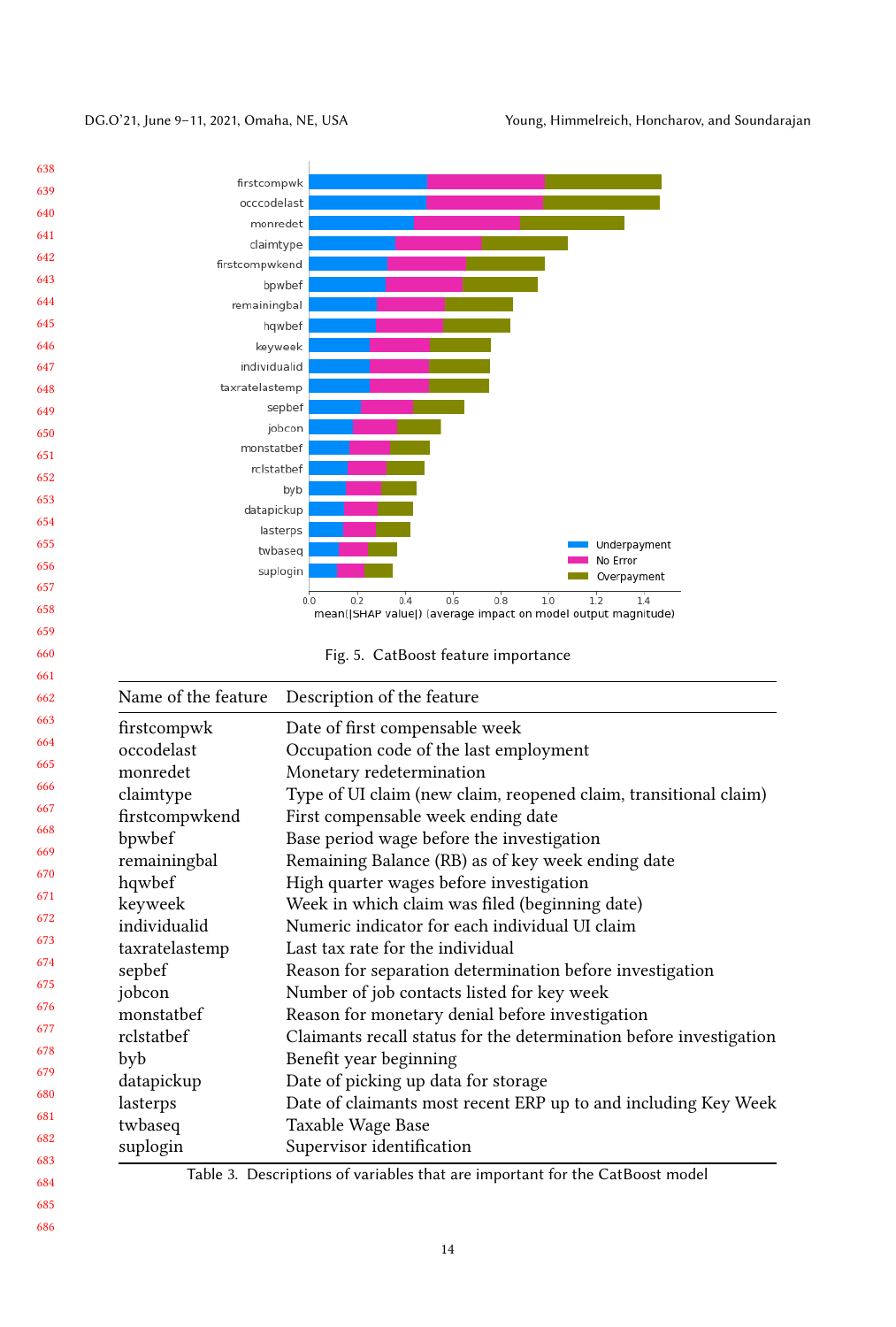687 688 689 690 691 692 693 694 is at least equivalent to classifying at random (though this is still decidedly poor performance) $^4$  $^4$ . In fact, none of the models' recall values for underpayment or for "Wrong issue" are better than choosing at random. Performance improves somewhat with respect to recall for overpayment errors, but here only CatBoost and WideDeep perform better than choosing at random. Model precision with respect to the three classes of error is stronger — with the exception of logistic regression, which performs uniformly poorly — but still significantly worse than one would expect from their micro F-scores. Once again, WideDeep and DCN are incapable of handling underpayment errors, and DeepFM is only equivalent to random choice.

#### 696 6.2 CatBoost Performance

695

697 698 699 700 701 702 703 704 705 706 707 708 It is interesting to note that CatBoost outperformed all other models across all measures, with the singular exception of precision for "Wrong issue" errors, where DeepFM and WideNet scored higher (though this margin is small, and both DL models perform significantly worse than CatBoost for most metrics). CatBoost's dominance is particularly noteworthy for precision on both overand underpayment errors. This result runs contra to the broader enthusiasm for the power of DL classifiers in popular science and the media. It may therefore come as a surprise to public administrators and managers who are not fully versed in the technical capabilities and limitations of modern AI research that a random forest-based approach would be the best fit for the task of auditing administrative data. Viewed in this light, our findings highlight the need for public administrators and managers either looking to adopt AI in their organizations or being sold on the prospect by private software and professional services vendors to become "informed consumers" of these technologies.

709 710 711 712 713 714 715 716 717 718 719 Similarly, the fact that CatBoost performed better when trained on only the previous year's data compared to three preceding years may be counter-intuitive. Conventional wisdom suggests that, all else equal, analytic performance should increase as more relevant data are available. One possible case-specific explanation for these results is the volatility of UI claims over time. As its name implies, usage of unemployment insurance is highly correlated to both national and regional labor market conditions; as employment possibilities worsen, the number and variety of UI claims increases (and vice versa). It is possible that using training data that are lagged by more than one year attenuates classifier performance because the fundamental labor market conditions that motivated prior claims no longer apply. Exploring the relationship between historical claims data, labor market conditions, and whether and how they condition data to be more or less useful for training classifiers is one avenue for future research.

#### 721 6.3 Importance of Goodness of Fit

722 723 724 725 726 727 728 729 730 731 Our results also demonstrate the importance of assessing the goodness of fit between technology and task. Here, the first assessment is whether AI should be used to audit UI claims in particular, and social insurance claims in general. The evidence paints a contingent picture. In terms of general performance, every ML classifier demonstrated some capacity to correctly predict erroneous claims that exceeded random chance. This suggests that AI has, at a minimum, the potential to be a useful tool for helping auditors screen the millions of claims that are filed annually. However, the performance of all of the classifiers, including CatBoost, is too poor to recommend their use in unsupervised settings or for their decisions to be given too much weight without substantive follow-up by human auditors. In this way, our results suggest a use for AI as a decision support system (DSS) to help initially filter UI claims in likely need of further investigation.

735

732

<span id="page-14-0"></span><sup>733</sup> 734 <sup>4</sup>Importantly, this comparison is made against a best-case counterfacutal dataset where all 4 classes were perfectly balanced, with the odds of making a correct decision at random being 1/4 = 0.25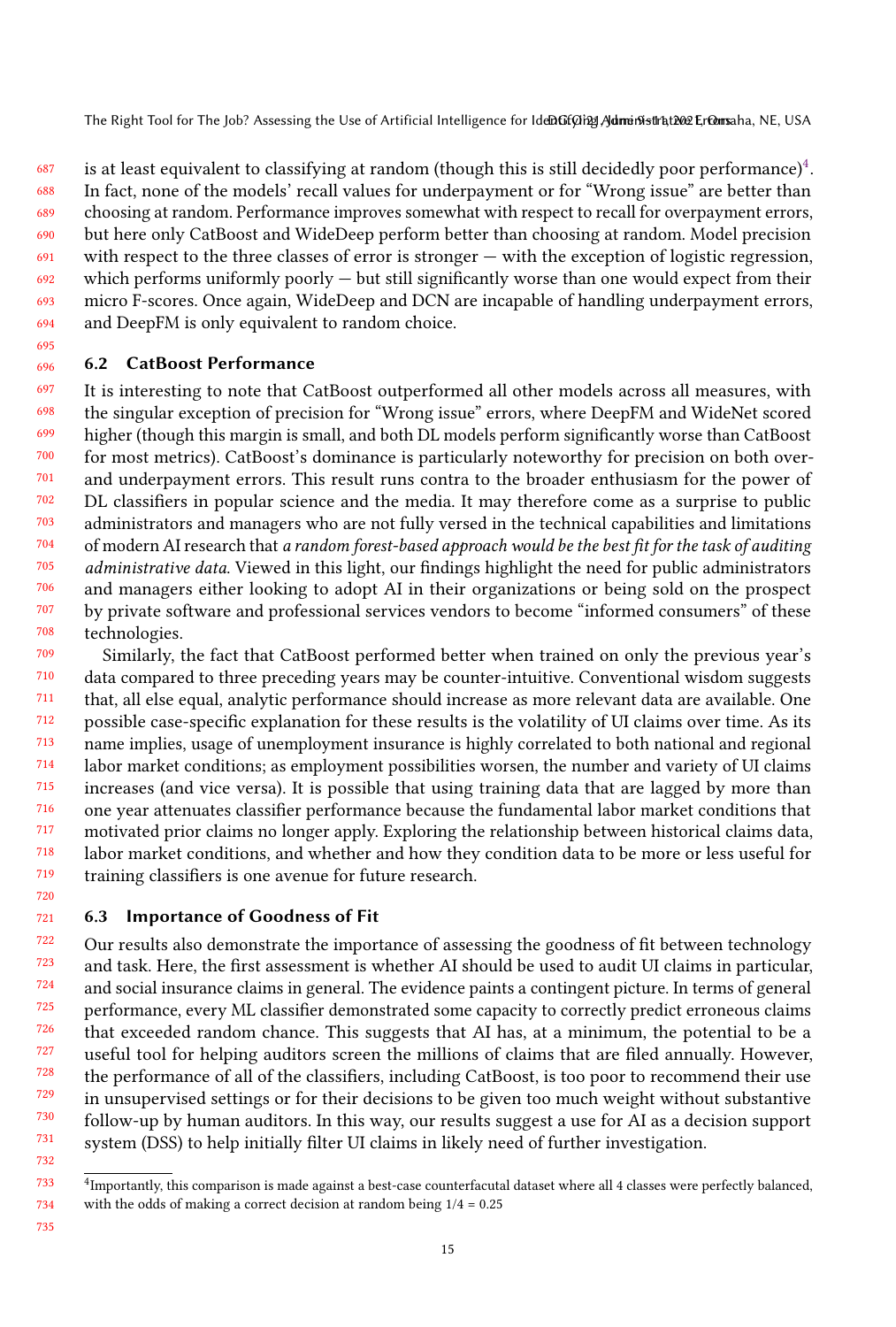736 737 738 739 740 741 742 Conditional on deciding to implement AI in this context, the second assessment of fit is between different classifiers. Here, our analysis suggests that the CatBoost classifier is the dominant choice (again, with the singular exception of precision for "Wrong issue" errors) among those tested. However, in practice it is possible, if not likely, that certain classifiers will outperform others for detecting some types of errors but not others. This suggests that an ensemble approach drawing on the optimal classifier on a case-by-case basis rather than a "one size fits all" uniform solution is likely to produce the best results for administrative organizations.

#### 744 6.4 Explainability

743

745 746 747 748 749 750 751 An important potential advantage of CatBoost is its explainability. In contrast to DL models, which are generally hard to scrutinize and explain intuitively [\[44\]](#page-18-5), CatBoost essentially learns a flowchart diagram for classification. In this way, CatBoost is scrutable. For example, a CatBoost can relatively easily be investigated with respect to which features drive classifications, as in Figure [5.](#page-13-0) As discussed in Section [2,](#page-1-0) explainability is an important public value related to democratic theory and the rule of law. Also in the case of administrative errors, explainability is a relevant value for intrinsic as well as instrumental reasons.

752 753 754 755 756 757 758 An explainable model potentially allows to understand why a certain administrative error occurred. This, as such, promotes public values in the sense that it furthers transparency and accountability towards claimants and citizens. Moreover, an explainable model is easily consistent with demands rooted in the value of the rule of law, requiring that decisions are not made arbitrarily. The same goes for the identification of administrative errors. In order to accord with the rule of law, the reasons why an investigation was opened, or the reasons why an improper payment occurred, need to be recorded.

759 760 761 762 763 764 765 766 767 768 From a policy and managerial perspective, the benefits of explainability also include the potential for proactively addressing the source of administrative errors. Taken to its most extreme for illustration, a classifier that could perfectly predict which claims contained errors but could not explain how it arrived at a given decision would have no practical use for those interested in preventing errors before they occur. Explainability allows agency staff to learn from what the machine learned, and use this knowledge to make programmatic, technical, or other changes to prevent future errors. This capacity is of critical importance to the State workforce agencies responsible for administering UI in the US, because the federal government evaluates state agency performance - and imposes funding sanctions for nonperformance - based on the number of detected payment errors.

#### 770 6.5 Limitations

771 772 773 774 775 776 777 778 779 780 781 782 783 Our results require important caveats. The most important of these is that we are limited to the use of publicly accessible data on UI claims. While these data are relatively rich and span a long period of time by the standards of public administration and policy research, they are limited in two fundamental ways. First, they are a (stratified proportional random) sample of the population of UI claims from 2002-2018. This limitation is partially a function of the need to sample large-n data for auditing using traditional, non-ML methods, and also likely due to cost and technical limitations with respect to making the data publicly accessible. Second, they do not include sensitive personal, financial, and employment data that are available to State workforce agencies and the Department of Labor. This latter limitation is necessarily born to protect the privacy and security of claimants. But both nevertheless limit our classifiers' potential performance. Both precision and recall are likely to increase if the models were trained on the full population of claims and the full set of features available to government auditors. Furthermore, this may be a particular handicap to the Deep Learning classifiers, which are particularly well-suited for identifying patterns in

784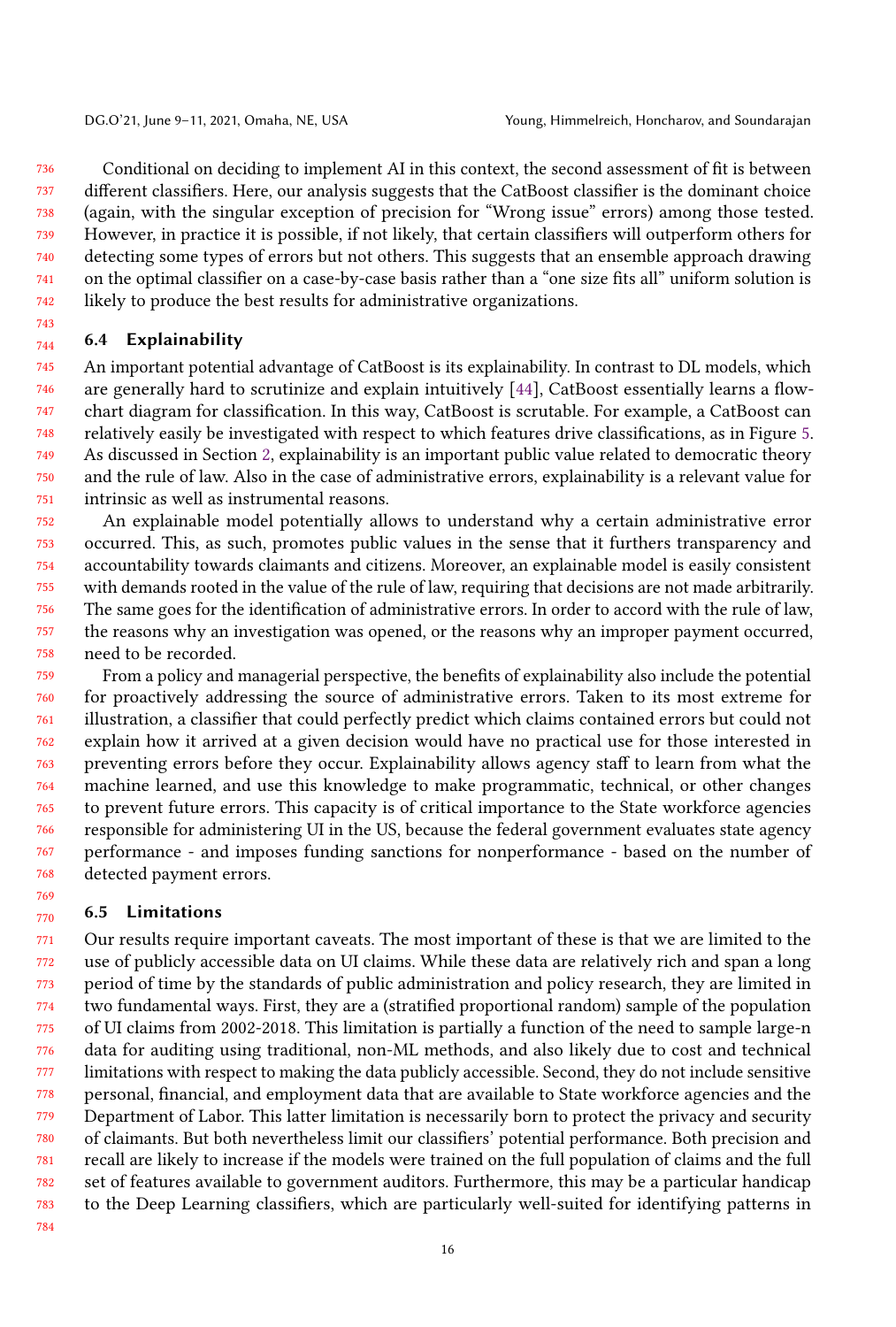785 786 high-dimensional, complex data. It may be that DL classifiers outperform CatBoost when trained on "live" data.

787 788 789 790 791 With these limitations in mind, our results still contribute to our understanding of AI's potential for identifying administrative errors in social insurance programs. When considered as a whole, our findings highlight the importance of distinguishing between overall precision and recall vs. by-class scores when dealing with unbalanced data, and thus illustrate the challenge of evaluating AI performance for public managers.

## 7 CONCLUSION

792 793

805 806 807

794 795 796 797 798 799 800 801 802 803 We used the case of unemployment insurance (UI) in the United States to consider the ethical and practical dimensions of using AI to detect administrative errors, operationalized as improper payments of UI benefits. Drawing upon longitudinal data on claims audits and State-level UI policy differences, we trained and evaluated several types of classifiers, including logistic regression, random forest, and deep learning models. Our results show that a random forest classifier using gradient descent boosting (CatBoost) outperformed all others, including multiple popular deep learning models. We then evaluated this classifier's performance when training data were restricted to the previous year or the previous three years, and found that performance was superior for all classes when using only the last year of data.

804 808 809 810 811 Our results contribute to the literature on AI applications in the public sector, and also have value for practitioners. Peculiarities of administrative data make it crucial to assess beforehand how well some technology fits a given task. Likewise, public administrators should not assume that well-known technologies, such as deep learning, will necessarily perform best. Furthermore, restricting training data may increase performance. Future research is needed to extend these findings into other administrative and policy domains, to incorporate additional features, and to examine whether and how variations of State-level policies and administration contribute to differential rates of errors across jurisdictions.

#### 812 REFERENCES

- <span id="page-16-6"></span>813 814 815 [1] Aderemi O Adewumi and Andronicus A Akinyelu. 2017. A survey of machine-learning and nature-inspired based credit card fraud detection techniques. International Journal of System Assurance Engineering and Management 8, 2 (2017), 937–953.
- <span id="page-16-7"></span>816 [2] Ethem Alpaydin. 2020. Introduction to machine learning (4 ed.). The MIT press, Cambridge, Massachusetts.
- <span id="page-16-9"></span>817 818 [3] Sercan O Arik and Tomas Pfister. 2019. Tabnet: Attentive interpretable tabular learning. arXiv preprint arXiv:1908.07442 (2019).
- <span id="page-16-1"></span>819 [4] Richard A Bauder and Taghi M Khoshgoftaar. 2017. Medicare fraud detection using machine learning methods. In 2017 16th IEEE international conference on machine learning and applications (ICMLA). IEEE, 858–865.
- <span id="page-16-3"></span>820 821 [5] Reuben Binns. 2018. Algorithmic Accountability and Public Reason. Philosophy & Technology 31 (2018), 543–556. <https://doi.org/10.1007/s13347-017-0263-5>
- <span id="page-16-8"></span>822 823 824 [6] Bernhard E. Boser, Isabelle M. Guyon, and Vladimir N. Vapnik. 1992. A Training Algorithm for Optimal Margin Classifiers. In Proceedings of the Fifth Annual Workshop on Computational Learning Theory (Pittsburgh, Pennsylvania, USA) (COLT '92). Association for Computing Machinery, New York, NY, USA, 144–152. [https://doi.org/10.1145/130385.](https://doi.org/10.1145/130385.130401) [130401](https://doi.org/10.1145/130385.130401)
- <span id="page-16-5"></span>825 826 [7] Evelyn Brodkin and Michael Lipsky. 1983. Quality control in AFDC as an administrative strategy. Social Service Review 57, 1 (1983), 1–34.
- <span id="page-16-0"></span>827 828 [8] Justin B Bullock, Robert A Greer, and Laurence J O'Toole Jr. 2019. Managing risks in public organizations: A conceptual foundation and research agenda. Perspectives on Public Management and Governance 2, 1 (2019), 75–87.
- <span id="page-16-2"></span>829 [9] Justin B. Bullock, Matthew M. Young, and Yi Fan Wang. 2020. Artificial intelligence, bureaucratic form, and discretion in public service. Information Polity 25, 4 (Jan 2020), 491–506. <https://doi.org/10.3233/IP-200223>
- <span id="page-16-4"></span>830 831 832 [10] Barry C Burden, David T Canon, Kenneth R Mayer, and Donald P Moynihan. 2012. The effect of administrative burden on bureaucratic perception of policies: Evidence from election administration. Public Administration Review 72, 5 (2012), 741–751.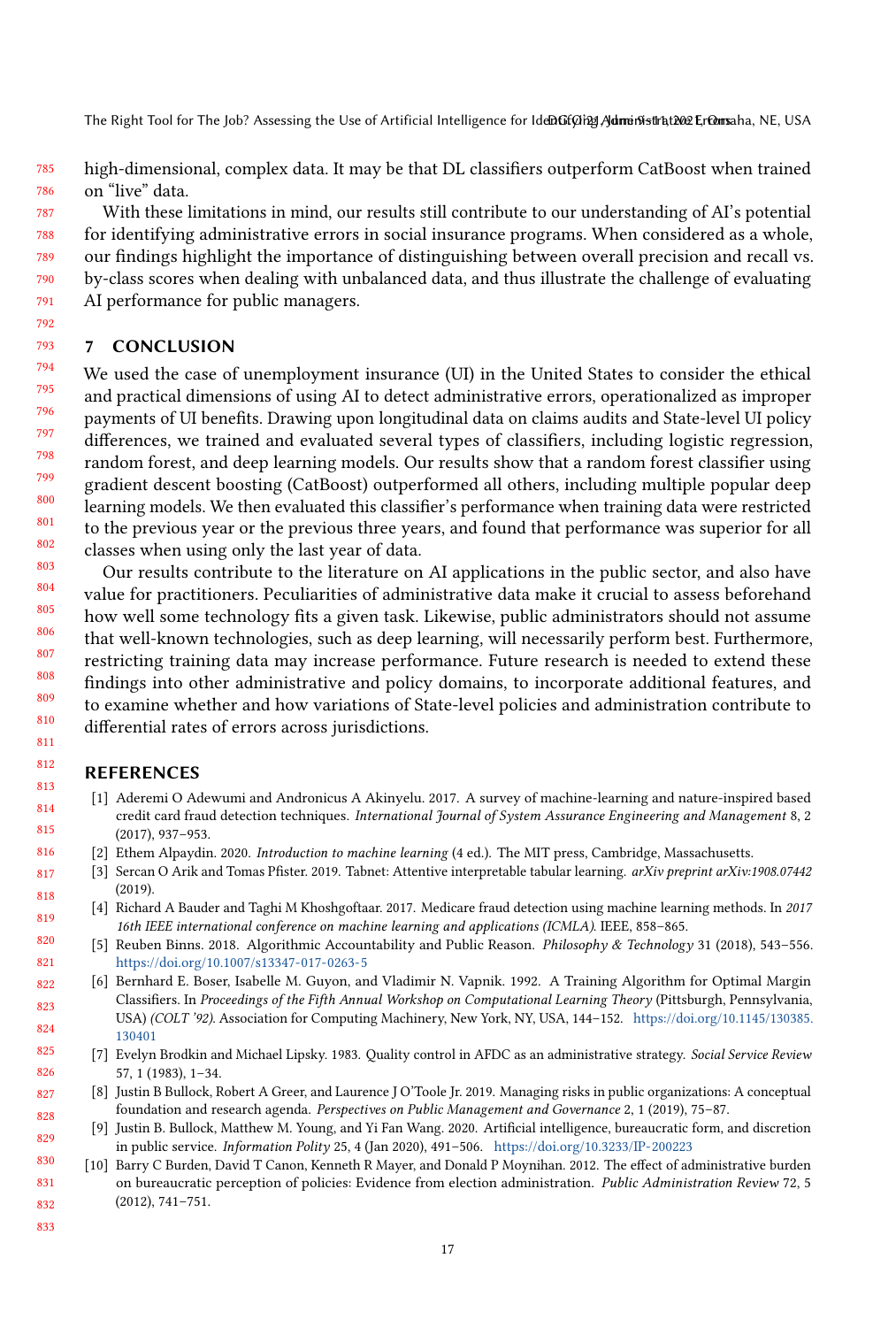<span id="page-17-23"></span>

- 834 835 [11] Rich Caruana and Alexandru Niculescu-Mizil. 2006. An empirical comparison of supervised learning algorithms. In Proceedings of the 23rd international conference on Machine learning. 161–168.
- <span id="page-17-11"></span>836 837 [12] Raghavendra Chalapathy and Sanjay Chawla. 2019. Deep learning for anomaly detection: A survey. arXiv preprint arXiv:1901.03407 (2019).
- <span id="page-17-1"></span>838 839 [13] Robert Charette. 2018. Michigan's MiDAS Unemployment System: Algorithm Alchemy Created Lead, Not Gold - IEEE Spectrum. [https://spectrum.ieee.org/riskfactor/computing/software/michigans-midas-unemployment-system](https://spectrum.ieee.org/riskfactor/computing/software/michigans-midas-unemployment-system-algorithm-alchemy-that-created-lead-not-gold)[algorithm-alchemy-that-created-lead-not-gold](https://spectrum.ieee.org/riskfactor/computing/software/michigans-midas-unemployment-system-algorithm-alchemy-that-created-lead-not-gold)
- <span id="page-17-20"></span>840 841 [14] Tianqi Chen, Tong He, Michael Benesty, Vadim Khotilovich, and Yuan Tang. 2015. Xgboost: extreme gradient boosting. R package version 0.4-2 1, 4 (2015), 1–4.
- <span id="page-17-22"></span>842 843 844 [15] Heng-Tze Cheng, Levent Koc, Jeremiah Harmsen, Tal Shaked, Tushar Chandra, Hrishi Aradhye, Glen Anderson, Greg Corrado, Wei Chai, Mustafa Ispir, et al. 2016. Wide & deep learning for recommender systems. In Proceedings of the 1st workshop on deep learning for recommender systems (Boston, MA, USA) (DLRS 2016). Association for Computing Machinery, New York, NY, USA, 7–10. <https://doi.org/10.1145/2988450.2988454>
- <span id="page-17-13"></span>845 [16] Mallory E. Compton and Justin Bullock. 2015. State Unemployment Insurance Claims Errors.
- <span id="page-17-6"></span>846 [17] Alejandro De La Garza. 2020. States' Automated Systems Are Trapping Citizens in Bureaucratic Nightmares With Their Lives on the Line. <https://time.com/5840609/algorithm-unemployment/>
- <span id="page-17-5"></span>847 848 849 [18] David Freeman Engstrom, Daniel E. Ho, Catherine M. Sharkey, and Mariano-Florentino Cuéllar. 2020. Government by Algorithm: Artificial Intelligence in Federal Administrative Agencies. SSRN Electronic Journal (2020). [https:](https://doi.org/10.2139/ssrn.3551505) [//doi.org/10.2139/ssrn.3551505](https://doi.org/10.2139/ssrn.3551505)
- <span id="page-17-2"></span>850 851 [19] Virginia Eubanks. 2018. Automating Inequality: How High-Tech Tools Profile, Police, and Punish the Poor. St. Martin's Press, New York, NY.
- <span id="page-17-12"></span>852 853 [20] Boli Fang, Miao Jiang, Pei-yi Cheng, Jerry Shen, and Yi Fang. 2020. Achieving Outcome Fairness in Machine Learning Models for Social Decision Problems. Proceedings of the Twenty-Ninth International Joint Conference on Artificial Intelligence (2020), 444–450. <https://doi.org/10.24963/ijcai.2020/62>
- 854 855 [21] Boli Fang, Miao Jiang, and Jerry Shen. 2019. Achieving Fairness in Determining Medicaid Eligibility through Fairgroup Construction. arXiv preprint arXiv:1906.00128 (2019).
- <span id="page-17-3"></span>856 857 [22] Helmut Farbmacher, Leander Löw, and Martin Spindler. 2020. An explainable attention network for fraud detection in claims management. Journal of Econometrics (2020).
- <span id="page-17-15"></span>858 [23] Nizar Grira, Michel Crucianu, and Nozha Boujemaa. 2004. Unsupervised and semi-supervised clustering: a brief survey. A review of machine learning techniques for processing multimedia content 1 (2004), 9–16.
- <span id="page-17-16"></span>859 860 861 [24] Gongde Guo, Hui Wang, David Bell, Yaxin Bi, and Kieran Greer. 2003. KNN model-based approach in classification. In OTM Confederated International Conferences" On the Move to Meaningful Internet Systems", Vol. 2888. Springer, Berlin, Heidelberg, 986–996. [https://doi.org/10.1007/978-3-540-39964-3\\_62](https://doi.org/10.1007/978-3-540-39964-3_62)
- <span id="page-17-21"></span>862 [25] Huifeng Guo, Ruiming Tang, Yunming Ye, Zhenguo Li, Xiuqiang He, and Zhenhua Dong. 2018. Deepfm: An end-to-end wide & deep learning framework for CTR prediction. arXiv preprint arXiv:1804.04950 (2018).
- <span id="page-17-19"></span>863 864 [26] Nikita Jain and Vishal Srivastava. 2013. Data mining techniques: a survey paper. IJRET: International Journal of Research in Engineering and Technology 2, 11 (2013), 116–119.
- <span id="page-17-7"></span>865 866 [27] Torben Beck Jørgensen and Barry Bozeman. 2007. Public Values: An Inventory. Administration & Society 39, 3 (May 2007), 354–381. <https://doi.org/10.1177/0095399707300703>
- <span id="page-17-14"></span>867 [28] Samina Khalid, Tehmina Khalil, and Shamila Nasreen. 2014. A survey of feature selection and feature extraction techniques in machine learning. In 2014 Science and Information Conference. IEEE, 372–378.
- <span id="page-17-0"></span>868 869 [29] Eric R Kingson and Marianne Levin. 1984. Local administrative practice and AFDC error in Maryland. Journal of Social Service Research 7, 3 (1984), 41–57.
- <span id="page-17-17"></span>870 871 872 [30] David D Lewis. 1998. Naive (Bayes) at forty: The independence assumption in information retrieval. In European conference on machine learning (Lecture Notes in Computer Science (Lecture Notes in Artificial Intelligence, Vol. 1398). Springer, Berlin, Heidelberg, 4–15.
- <span id="page-17-9"></span>873 [31] Elizabeth W Lindsey, Sharman Colosetti, Beth Roach, and John S Wodarski. 1989. Quality control and error reduction in the AFDC program: a review and synthesis of state strategies. Administration in Social Work 13, 2 (1989), 29–45.
- <span id="page-17-8"></span>874 875 [32] Michael Lipsky. 1980. Street-Level Bureaucracy: Dilemmas of the Individual in Public Service. Russell Sage Foundation, New York.
- <span id="page-17-10"></span>876 [33] Michael Lipsky. 1984. Bureaucratic disentitlement in social welfare programs. Social Service Review 58, 1 (1984), 3–27.
- <span id="page-17-4"></span>877 878 [34] Juan Liu, Eric Bier, Aaron Wilson, John Alexis Guerra-Gomez, Tomonori Honda, Kumar Sricharan, Leilani Gilpin, and Daniel Davies. 2016. Graph analysis for detecting fraud, waste, and abuse in healthcare data. AI Magazine 37, 2 (2016), 33–46.
- <span id="page-17-18"></span>879 880 [35] Weibo Liu, Zidong Wang, Xiaohui Liu, Nianyin Zeng, Yurong Liu, and Fuad E Alsaadi. 2017. A survey of deep neural network architectures and their applications. Neurocomputing 234 (2017), 11–26.
- 881
- 882